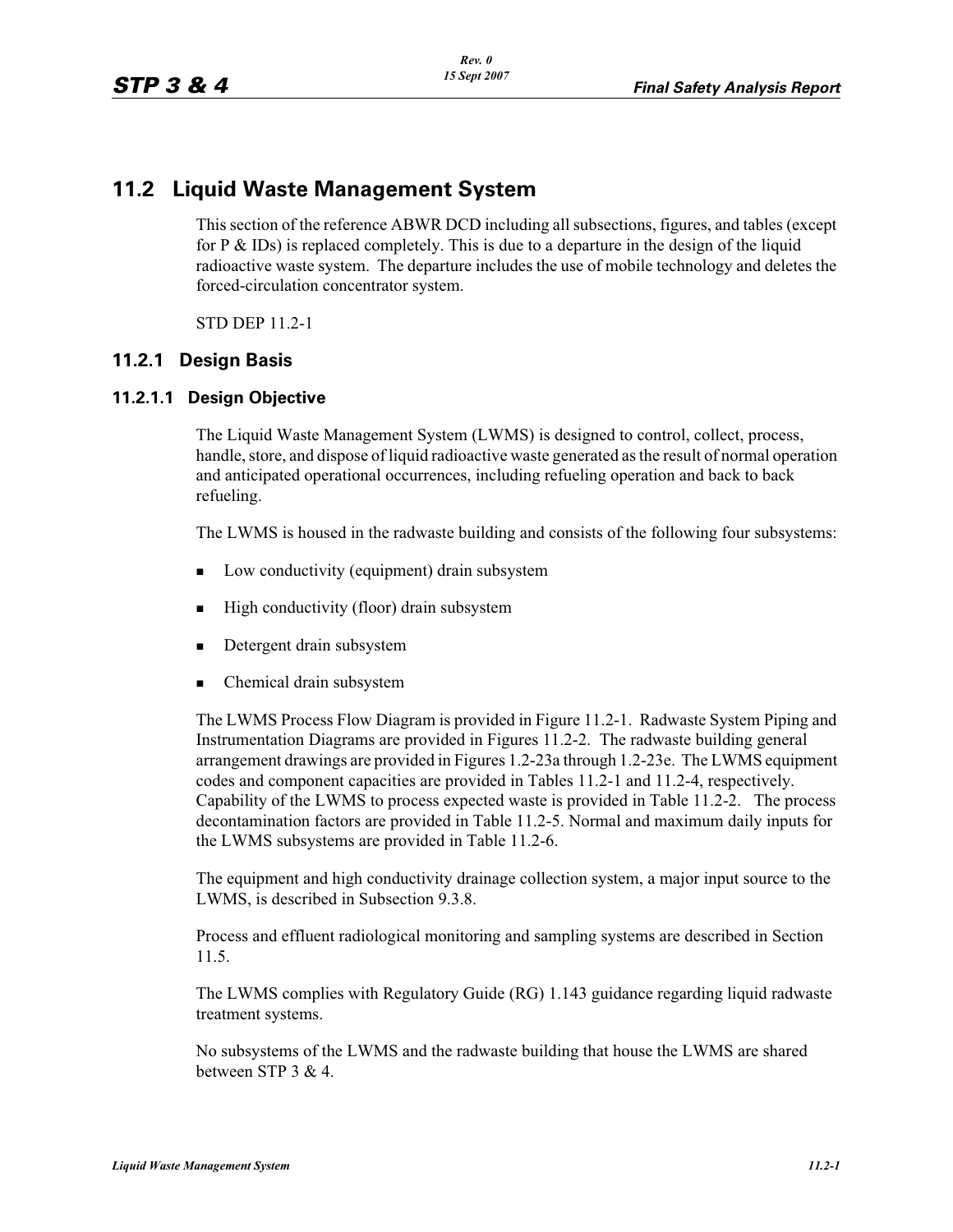### **11.2.1.2 Design Criteria**

The criteria considered in the design of this system include (1) minimization of solid waste shipped for burial, (2) reduction in personnel exposure, (3) minimization of offsite releases, and (4) maximizing the quality of water returned to the primary system. 'Minimization' is based on good engineering practice, and/or cost benefit analysis to keep waste generation and dose as low as reasonably achievable.

The design criteria for the LWMS are:

- - Compliance with Appendix I to 10 CFR 50 numerical guidelines for offsite radiation doses as a result of gaseous or airborne radioactive effluents during normal plant operations, including anticipated operational occurrences is provided in the cost benefit analysis performed in accordance with the NEI topical report (NEI 07-11) for numerical design objectives for 10 CFR 50 Appendix I. The cost benefit numerical analysis as required by 10 CFR 50 Appendix I Section II Paragraph D demonstrates that the addition of items of reasonably demonstrated technology will not provide a favorable cost benefit. Therefore, the described system meets the numerical guides for dose design objectives.
- - The LWMS is designed so that no potentially radioactive liquids can be discharged to the environment unless they have been sampled and verified to be within the limits for discharge. Off-site radiation exposures on an annual average basis are within the limits of 10 CFR 20 and 10 CFR 50 Appendix I.
- - The LWMS is designed to meet the requirements of General Design Criteria (GDC) 60 and 61 and the guidance of RG 1.143. RG 1.143 provides design guidance in regard to natural phenomena hazards, internal and external man-induced hazards, and quality group classification and quality assurance provisions for radioactive waste management systems; structures and components. Further, it describes provisions for mitigating Design Basis Accidents (DBA) and controlling releases of liquids containing radioactive materials, e.g., spills or tank overflows, from all plant systems outside reactor containment (see Table 11.2-1 Equipment Codes for Radwaste Equipment from RG 1.143).
- - The LWMS is designed to keep the exposure to plant personnel "As Low As Reasonably Achievable" (ALARA) during normal operation and plant maintenance, in accordance with RG 8.8.
- - All atmospheric liquid radwaste tanks are provided with an overflow connection at least the size of the largest inlet connection. The overflow is connected below the tank vent and above the high-level alarm instrument location. Each collection tank room is designed to contain the maximum liquid inventory in the event that the tank ruptures as described in Subsection 11.2.2.5. The radwaste building walls are sealed and coated. Tank cubicle liners are utilized to prevent accidental releases to the environment.
- - The system is designed to control releases of radioactive materials within the numerical design objectives of Appendix I to 10 CFR 50.
- - The system is designed to provide sufficient capacity, redundancy, and flexibility to meet the concentration limits of 10 CFR 20 during periods of equipment downtime and during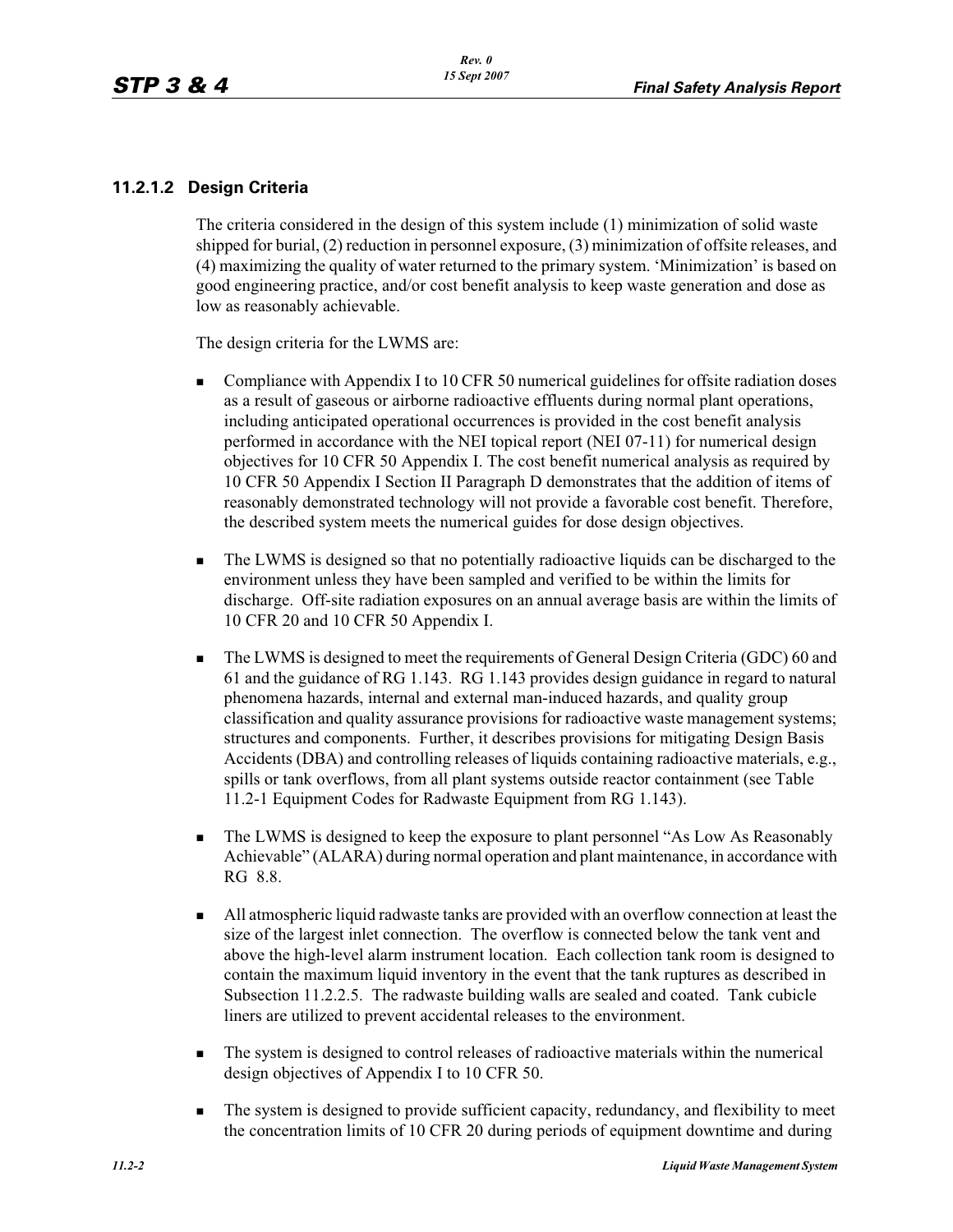operation at design basis fuel leakage (see Table 11.2-2 for capability of the four subsystems to process maximum inputs).

Process and effluent radiological monitoring systems are described in Section 11.5.

The LWMS has no safety-related function. Failure of the system does not compromise any safety-related system or component nor does it prevent shutdown of the plant. No interface with the Class IE electrical system exists.

STP 3  $\&$  4 is responsible, initially and subsequently, for the identification of mobile/portable LWMS connections that are considered non-radioactive, but later may become radioactive through interfaces with radioactive systems; i.e., a non-radioactive system becomes contaminated due to leakage, valving errors or other operating conditions in radioactive systems. STP  $3 \& 4$  uses operating procedures to ensure the guidance and information in Inspection and Enforcement (IE) Bulletin 80-10 (May 6, 1980) is followed. The LWMS mobile systems are not connected to the potable or sanitary water system. All non-radioactive connections (e.g., makeup water for flushing, service air for sluicing process) to the radwaste system (including the mobile system) contain double isolation e.g., check valves and isolation valve to prevent cross contamination.

Subsection 11.2.1.2.4 addresses design requirements to minimize contamination of the facility and environment, facilitate decommissioning, and minimize the generation of radioactive waste, in compliance with 10 CFR 20.1406 including design requirements for connections that are considered non-radioactive, but later may become radioactive through interfaces with radioactive systems.

#### **11.2.1.2.1 Quality Classification, Construction, and Testing Requirements**

The quality group classification, and corresponding codes and standards that apply to the design of the LWMS are discussed in FSAR Section 3.2.

The non-safety related SSC Quality Control Program for the LWMS is described in the STP 3 & 4 Quality Assurance Program description in section 17.5S.

#### **11.2.1.2.2 Seismic Design**

The seismic category and corresponding codes and standards that apply to the design of the LWMS are discussed in FSAR Section 3.2.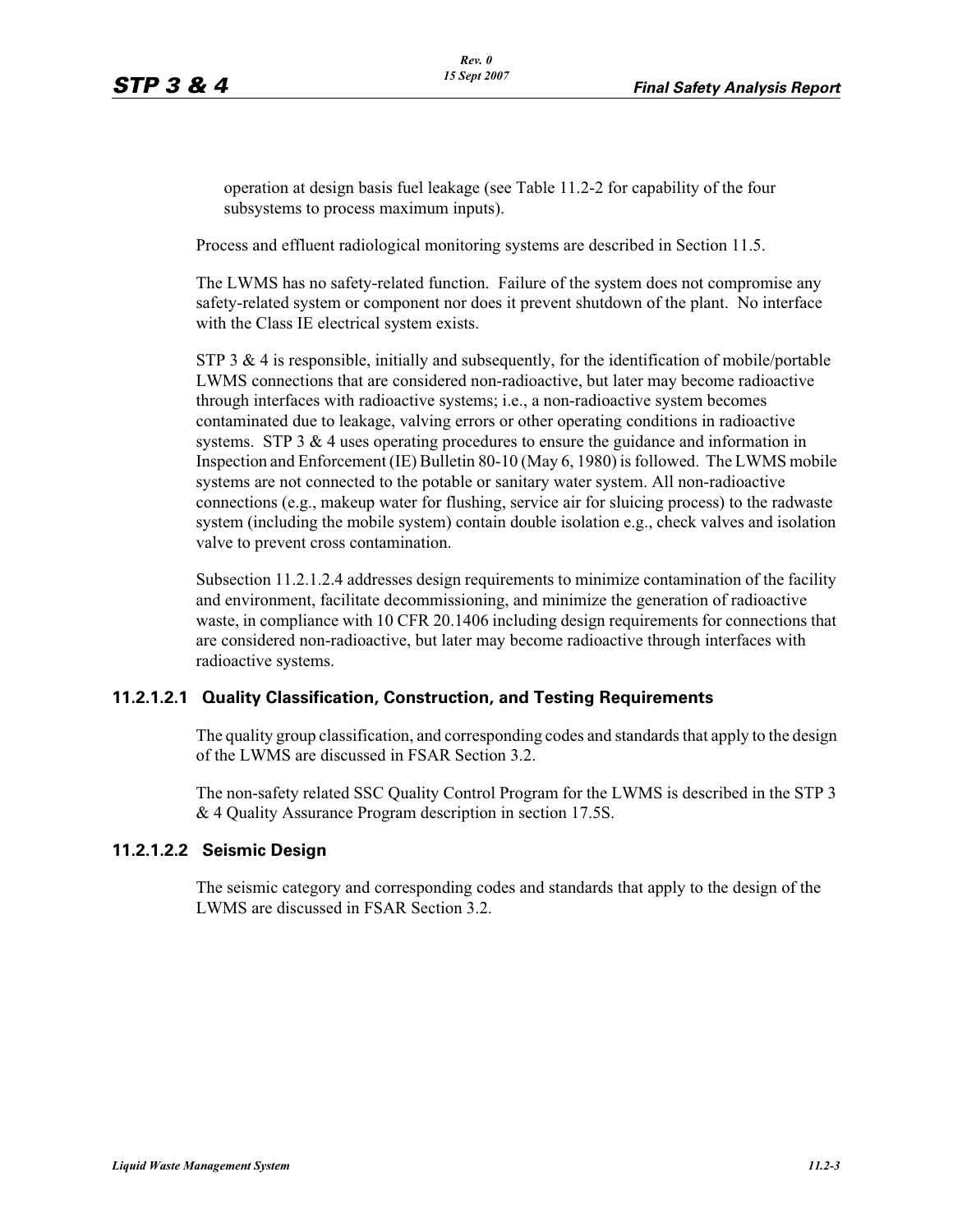### **11.2.1.2.3 Occupational Exposure**

Design features to minimize occupational exposure include:

- -Design of equipment for easier decontamination in order to reduce maintenance time
- -Location of instruments requiring calibration in a central station outside of equipment cells
- - Arrangement of shield wall penetrations to avoid direct exposure to normally occupied areas
- - Piping design to minimize crud traps and plateout (there are no socket welds in contaminated piping systems)
- -Provision for remote pipe and equipment flushing
- -Utilization of remote viewing and handling equipment as appropriate
- -A centralized sampling station to minimize exposure time
- -Controlled tank vents

#### **11.2.1.2.4 Minimization of Contamination and Radwaste Generation**

The LWMS radwaste system, including mobile units as applicable, is designed to minimize contamination of the facility and environment, facilitate decommissioning, and minimize the generation of radioactive waste, in compliance with 10 CFR 20.1406. The following radwaste system design features meet 10 CFR 20.1406 requirements:

- - Leakage is controlled and collected to reduce contamination of building floors and interconnecting systems (by use of curbing, floor sloping to local drains, floor-to-floor seals over expansion joints, wall-to-floor joint seals, sheathed hoses, drip pans or containment boxes, backflow preventers, siphon breakers, self-sealing quick disconnects, etc.).
- - The radwaste system design minimizes embedding contaminated piping in concrete, to the extent practicable.
- - Provisions are included to clean contaminated materials (e.g., system components, equipment) and reuse resin beds when feasible.
- - Mobile liquid radwaste treatment systems with interconnections to permanently installed radwaste system components include provisions that (i) avoid the contamination of nonradioactive systems, (ii) prevent uncontrolled and unmonitored releases of radioactive materials into the environment, and (iii) avoid connections with potable and sanitary water systems.
- - Pressure testing of temporary and flexible lines, system piping embedded in concrete, and effluent discharge lines or piping buried in soils are performed in accordance with RG 1.143 guidance.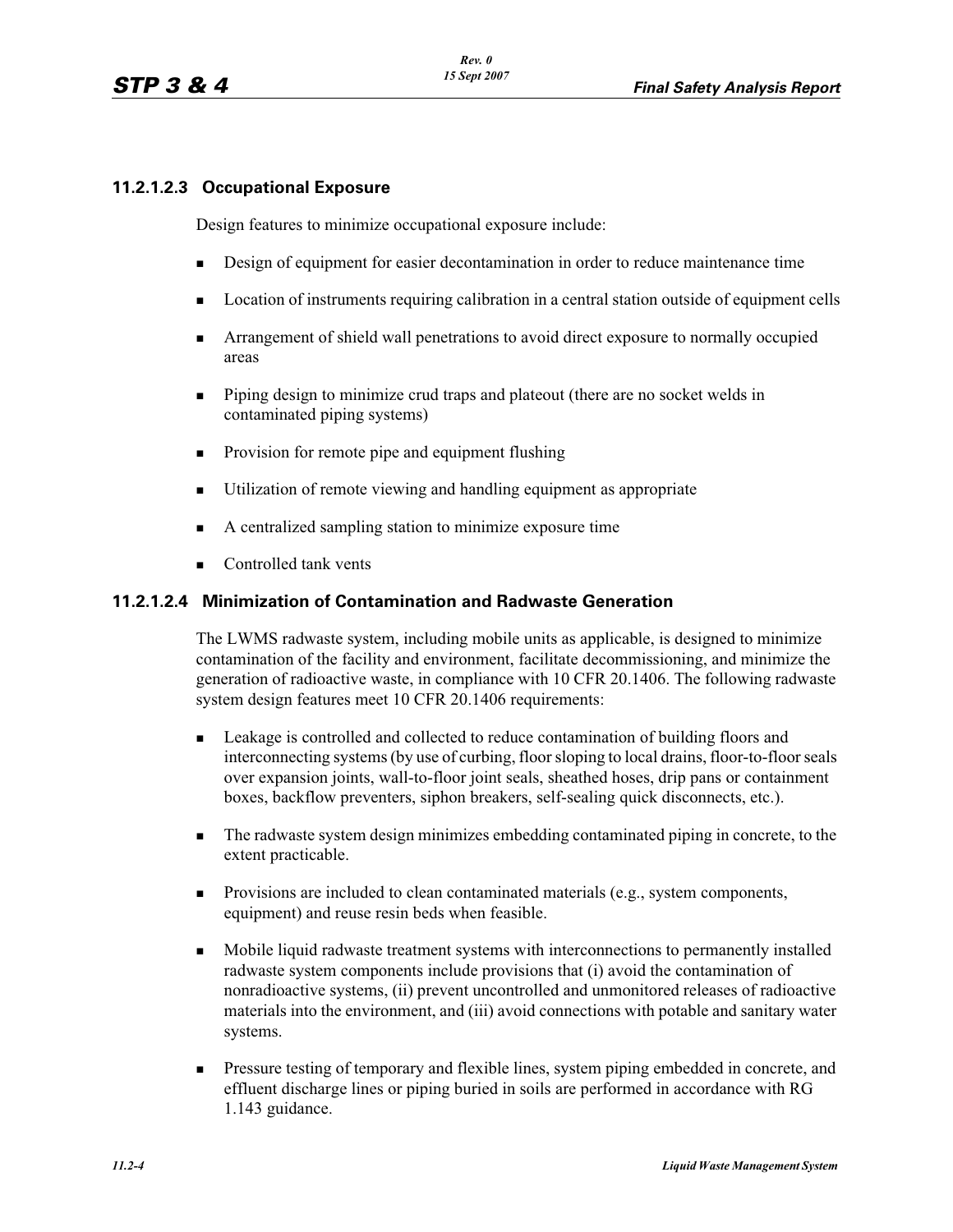**Corrosion resistant properties of all system piping and valves associated with transfer lines** to storage tanks and discharge piping in soils and concrete are included. The LWMS also includes features designed for early detection of leaks and spills (e.g., leak detection sumps and wells).

#### **11.2.1.2.4.1 Minimization of Contamination to Facilitate Decommissioning**

Examples of the design features for operation that minimize contamination and facilitate decommissioning are as follows:

- - Equipment design minimizes the buildup of radioactive material and facilitates flushing of crud traps.
- - Equipment design contains provisions for draining, flushing, and decontamination of the equipment and associated piping.
- - In order to minimize leakage and releases of radioactive gases, pressure retaining components of process systems utilize welded construction to the maximum practicable extent. Flanged joints or suitable rapid disconnect fittings are used where maintenance or operational requirements clearly indicate that such construction is preferable. Pitching of lines is applied where possible to minimize the potential for entrapment of radioactive material.
- - Radwaste system connections including to the mobile system for the process of radioactive liquid waste (including slurries and sludges) utilize welded construction to the maximum practicable extent.
- - All non-radioactive connections (e.g., makeup water for flushing, service air for sluicing process) to the radwaste system (including the mobile system) contain double isolation e.g., check valves and isolation valve to prevent cross contamination of the radioactive system. The radwaste mobile systems are not connected to the potable or sanitary water system.
- - All radwaste system components, piping and valves are constructed of corrosion resistant material compatible with the process fluid.
- - Penetrations through outer walls of the radwaste building are sealed to prevent miscellaneous leaks to the environment.
- - Equipment vents, to the maximum extent possible, are piped directly to the radwaste building HVAC system to prevent airborne contamination of the radwaste building.
- Appropriately sloped floors and floor drains are provided in areas where potential for a spill exists to limit the extent of contamination.
- Provisions for epoxy-type or steel wall and floor coverings which provide smooth surfaces to minimize contamination and facilitate decontamination.
- - Low conductivity and high conductivity sumps are stainless steel lined to reduce crud buildup and to facilitate decontamination.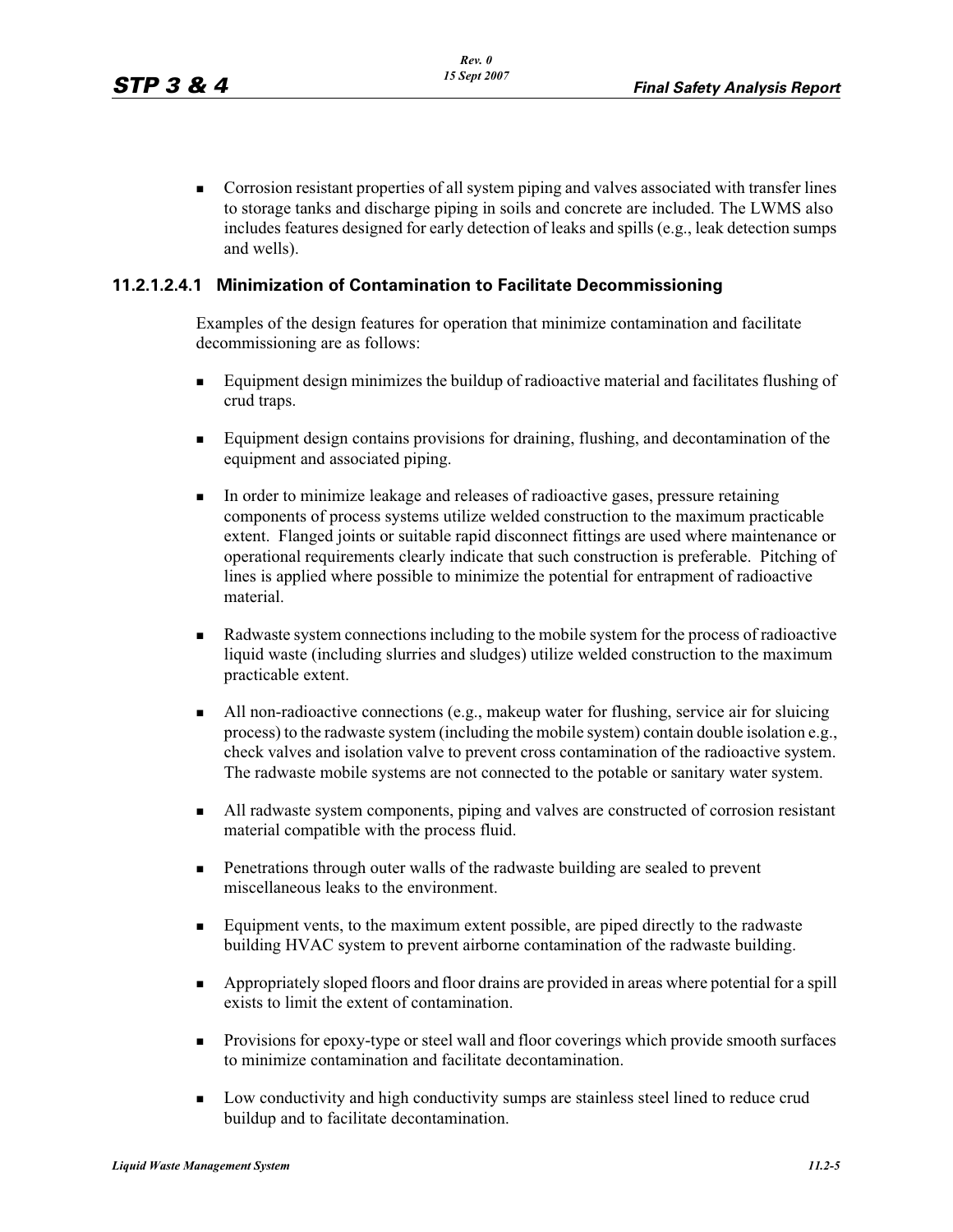- - Radwaste tanks containing radioactive liquids are located in shielded compartments. The tank compartments are designed to contain leakage and the postulated failure of a tank or pipe rupture as described in Subsection 11.2.2.5.
- - Curbs, drip pans or thresholds with floor drains routed to the radwaste system are provided for pumps and mobile treatment systems. Leakage is prevented from entering unmonitored and non-radioactive systems and ductwork in the area.
- - System controls provide interlocks to prevent spillage from potential operator errors as well as equipment failure and provisions to collect leakage from LWMS. Therefore, no single operator error or equipment malfunction (single failure) results in an uncontrolled release of radioactive material to the environment.
- - The LWMS provides one discharge line to the Main Coolant Reservoir (MCR) via the circulating water system. Administrative control and radiation monitoring equipment are placed on this line to measure the activity discharged, to assure no unintended release, and to assure that specified limits are not exceeded. A high radiation signal from this monitor will close the discharge valve.

### **11.2.1.2.4.2 Minimization of Radioactive Waste Generation**

Examples of the design features to minimize the generation of radioactive waste include the following:

- - The LWMS is divided into four subsystems (low conductivity waste (LCW) subsystem, high conductivity waste (HCW) subsystem, detergent waste subsystem, and chemical drain subsystem) which segregate the various types of liquid radwaste based on their composition and process requirements. The segregation is used to help provide the optimum water quality and radionuclide removal prior to recycle to the condensate storage tank or plant discharge. The segregation of the LWMS allows optimization of the LWMS treatment process and minimizes the generation of sludge and spent resin from the LWMS treatment. The sludge and spent resin generated from the radioactive material removed from the LWMS are transferred to the solid waste system for disposal.
- - The LWMS is designed with margin so that liquid waste should not be discharged except as needed to maintain the plant water balance. The radwaste system is designed to maximize the recycling of water within the plant, which minimizes the releases of liquid to the environment. Maximizing recycling serves to minimize the potential for exposure of personnel in unrestricted areas from the liquid release pathway.
- - Regeneration of the condensate demineralizers is not performed. Resin regeneration, produces a large volume of waste, every three to five days. The resin is replaced when necessary. Also, the filtration of condensate through high efficiency filters upstream of the condensate demineralizers reduces the amount of insoluble solids which come into contact with the resin.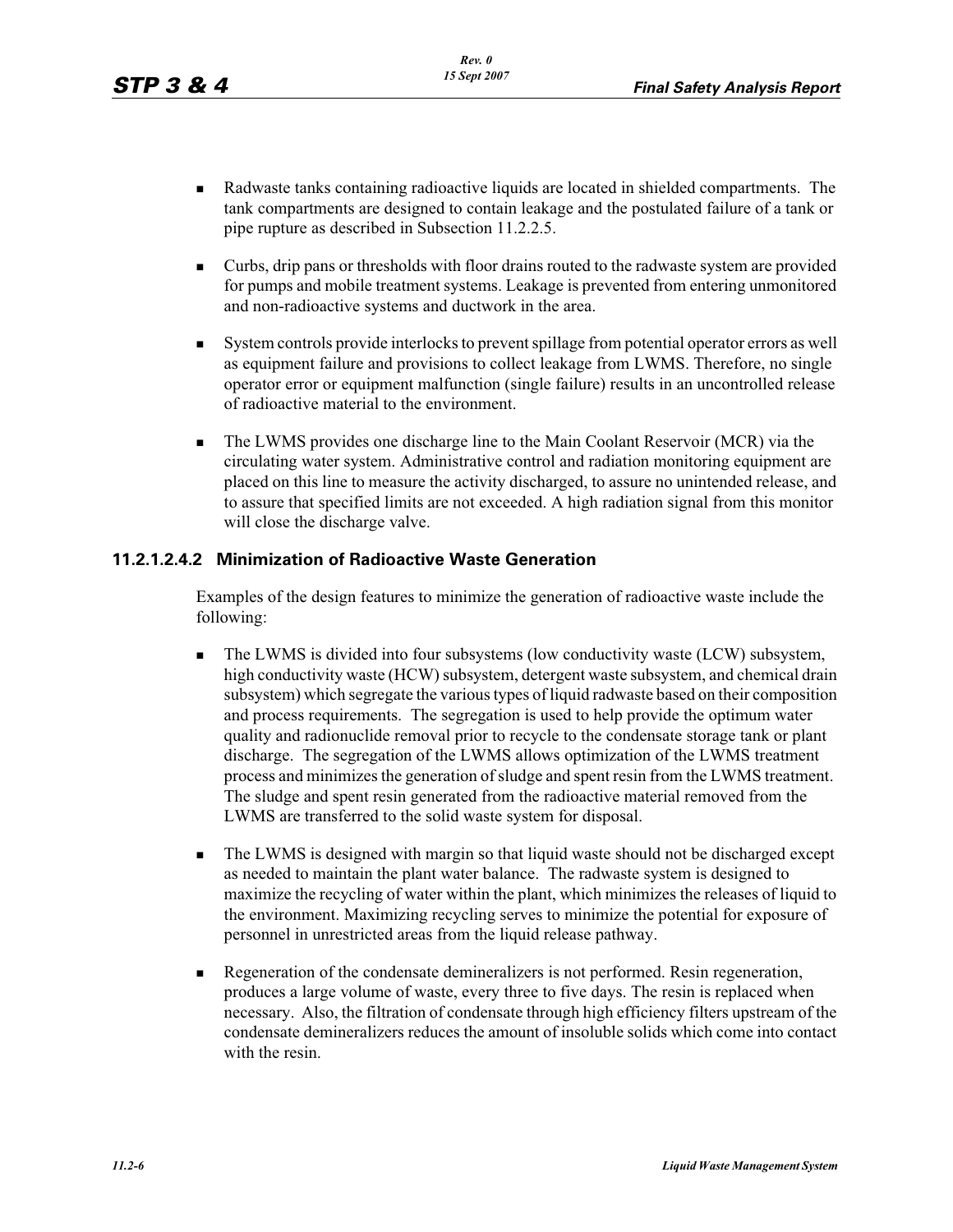## **11.2.2 System Description**

The LWMS collects, monitors, processes, stores, and disposes of potentially radioactive liquid waste collected throughout the plant.

The low and high conductivity drainage systems are described in Section 9.3.

Potentially radioactive liquid wastes are collected in tanks located in the radwaste building. System components are designed and arranged in shielded enclosures to minimize exposure to plant personnel during operation, inspection, and maintenance. Tanks, processing equipment, pumps, valves, and instruments that may contain radioactivity are located in controlled access areas.

The LWMS normally operates on a batch basis. In the event of liquid waste input surge, such as from refueling operations, including back to back refueling, the LWMS is operated on a continuous basis to support plant operation. Provisions for sampling at important process points are included. Protection against accidental discharge is provided by detection and alarm of abnormal conditions and by administrative controls.

The LWMS is divided into four subsystems, so that the liquid wastes from various sources can be segregated and processed separately, based on the most economical and efficient process for each specific type of impurity and chemical content. Cross-connections between subsystems provide additional flexibility in processing the wastes by alternate methods and provide redundancy if one subsystem is not operating.

The LWMS is designed to treat process liquids with radionuclide concentrations associated with the design basis fuel leakage and produce water suitable for recycling to the condensate storage tank. Operational and outage related water balance considerations occasionally may require the discharge of processed radioactive effluent from the sample tanks to the environment, in which case concentrations of radionuclides in the effluent will meet the requirements of 10 CFR 20. Radiation exposure to persons in unrestricted areas resulting from liquid waste discharged during normal operation and anticipated operational occurrences will be less than the values specified in 10 CFR 50, Appendix I. Liquid discharge to the MCR via the circulating water system can be initiated from only one sample tank at a time through a locked-closed valve that is under administrative control. The discharge sequence is initiated manually. No single error or failure will result in discharge to the MCR via the circulating water system. The LWMS provides one discharge line to the MCR via the circulating water system for the release of liquid. Radiation monitoring equipment is placed on this line to measure the activity discharged and to assure that specified limits are not exceeded. A high radiation signal from this monitor automatically closes the discharge valve. The discharge line is fed by either the hot shower drain (HSD) sample tank (a very low level radioactivity source) or one of the LCW or HCW sample tanks.

The LWMS consists of the following four process subsystems described in the following subsections.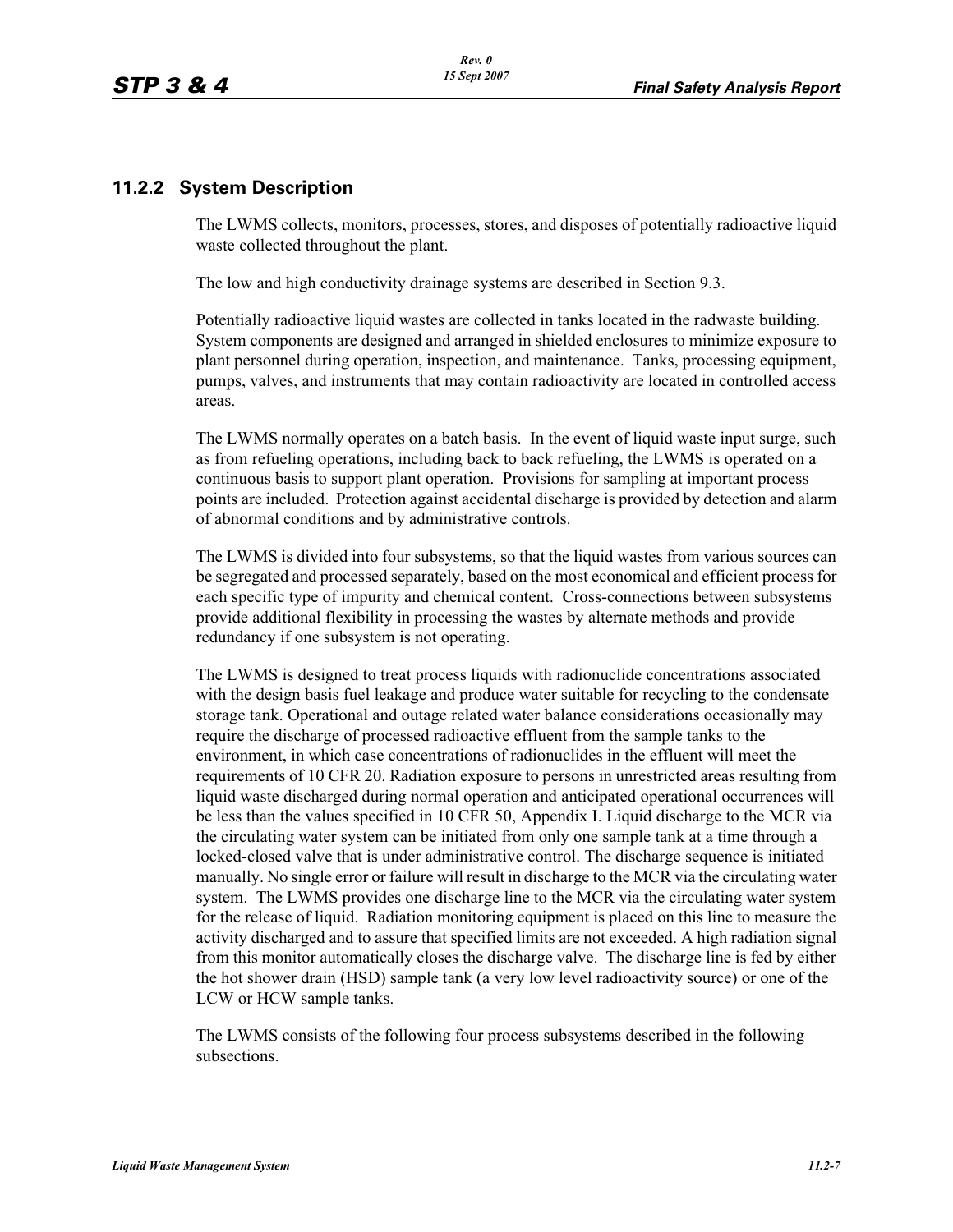### **11.2.2.1 Low Conductivity Subsystem**

The LCW collector tanks receive low conductivity inputs from various sources within the plant. These waste inputs have a high chemical purity and are processed on a batch basis. The low conductivity drain subsystem consists of four LCW collector tanks and pumps, a mobile based processing system (typically consisting of a collection of filtration systems (carbon and membrane filters), reverse osmosis system, deep-bed ion exchanger systems, and the associated piping, instrumentation and electrical systems as required), and two sample tanks and sample pumps.

The LCW collected in the LCW collector tanks is sampled and the treatment process is selected based on the chemical and radiological removal requirements. Provisions for bypassing processing units such as the charcoal filters, the reverse osmosis units and the polishing demineralizer are provided. The LCW (primarily equipment drains) processing based on the expected high purity water quality may not always need to include the charcoal filter and reverse osmosis units. These units provide redundant processing components for the HCW subsystem.

The LCW collector tanks influent header is cross-connected to the HCW collector tanks influent header such that either system can collect low conductivity waste and/or high conductivity waste. Cross-connections with the high conductivity waste subsystem allow processing of LCW through the mobile system for high conductivity waste treatment. Crosscollection and processing are not expected to be used during normal operations but infrequent operation during an outage when large quantity of radioactive liquid waste may be generated for processing in the LWMS.

A strainer or filter is provided downstream of the last ion exchanger in series to collect any resin fines that may be present due to the failure of the internal screen in the ion exchanger vessel.

The LCW sample tanks collect the process effluent, so that a sample may be taken for chemical and radioactivity analysis before discharging or recycling. The discharge path depends on the water quality, dilution stream availability and plant water inventory. Off-standard quality effluent can be recycled to LCW collector tanks. If the treatment effluent meets water quality standards and if the water inventory permits it to be recycled, the processed LCW effluent can be recycled to the condensate storage tank.

Filters are backwashed periodically to maintain their performance. Backwash waste from the membrane filters and rejects from reverse osmosis units are discharged to a liquid waste (LW) backwash receiving tank. Spent deep-bed ion exchanger resin is either discharged to the spent resin storage tank as slurry or sent directly to a liner or high integrity container (HIC).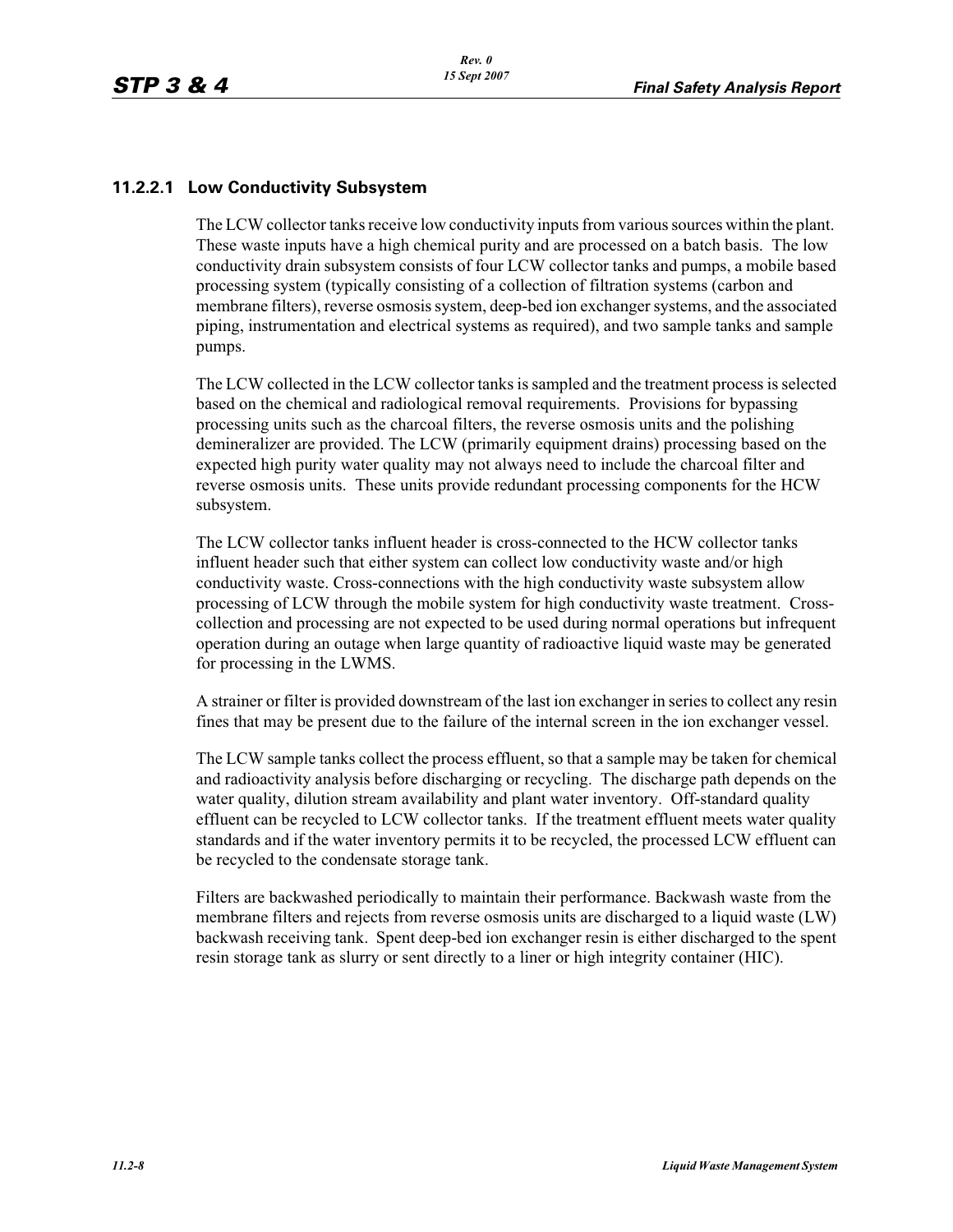#### **11.2.2.2 High Conductivity Subsystem**

The HCW collector tanks receive HCW inputs from various high conductivity drain sumps in the Reactor Building (RB), Turbine Building (TB), and Radwaste Building. The high conductivity drain collection tanks can also receive waste input from the chemical drain collection tank.

The high conductivity drain subsystem consists of three HCW collector tanks and pumps, a mobile based processing system, consisting of filtration systems (carbon and membrane filters), reverse osmosis system, deep-bed ion exchanger systems and the associated piping, instrumentation and electrical systems as required, and two sample tanks and sample pumps. The waste collected in the HCW collector tanks is processed on a batch basis.

Cross-connections with the LCW subsystem also allow for processing through that subsystem. The HCW collector tanks can be shared with the LCW subsystem to provide additional collection capacity.

A strainer or filter is provided downstream of the last ion exchanger in series to collect resin fines that may be present.

The HCW sample tanks collect the process effluent, so that a sample may be taken for chemical and radioactivity analysis before discharging or recycling. The discharge path depends on the water quality, dilution stream availability and plant water inventory. Off-standard quality effluent can be recycled to HCW collector tanks. If the treatment effluent meets water quality standards and if the water inventory permits it to be recycled, the processed HCW effluent can be recycled to the condensate storage tank.

Backwash waste from the membrane filters and rejects from reverse osmosis units are discharged to a LW backwash receiving tank. Spent deep-bed ion exchanger resin is discharged to one of the spent resin storage tanks in the radwaste building as slurry. Spent charcoal from the LWMS filter is normally packaged directly into a liner or transferred to the spent resin storage tank.

The capability exists to accept used condensate polishing resin in a spent resin storage tank. The used condensate polishing resin from the Condensate Purification System is transferred to the spent resin storage tank in the Radwaste Building prior to use in the deep-bed ion exchanger in the high conductivity waste subsystem.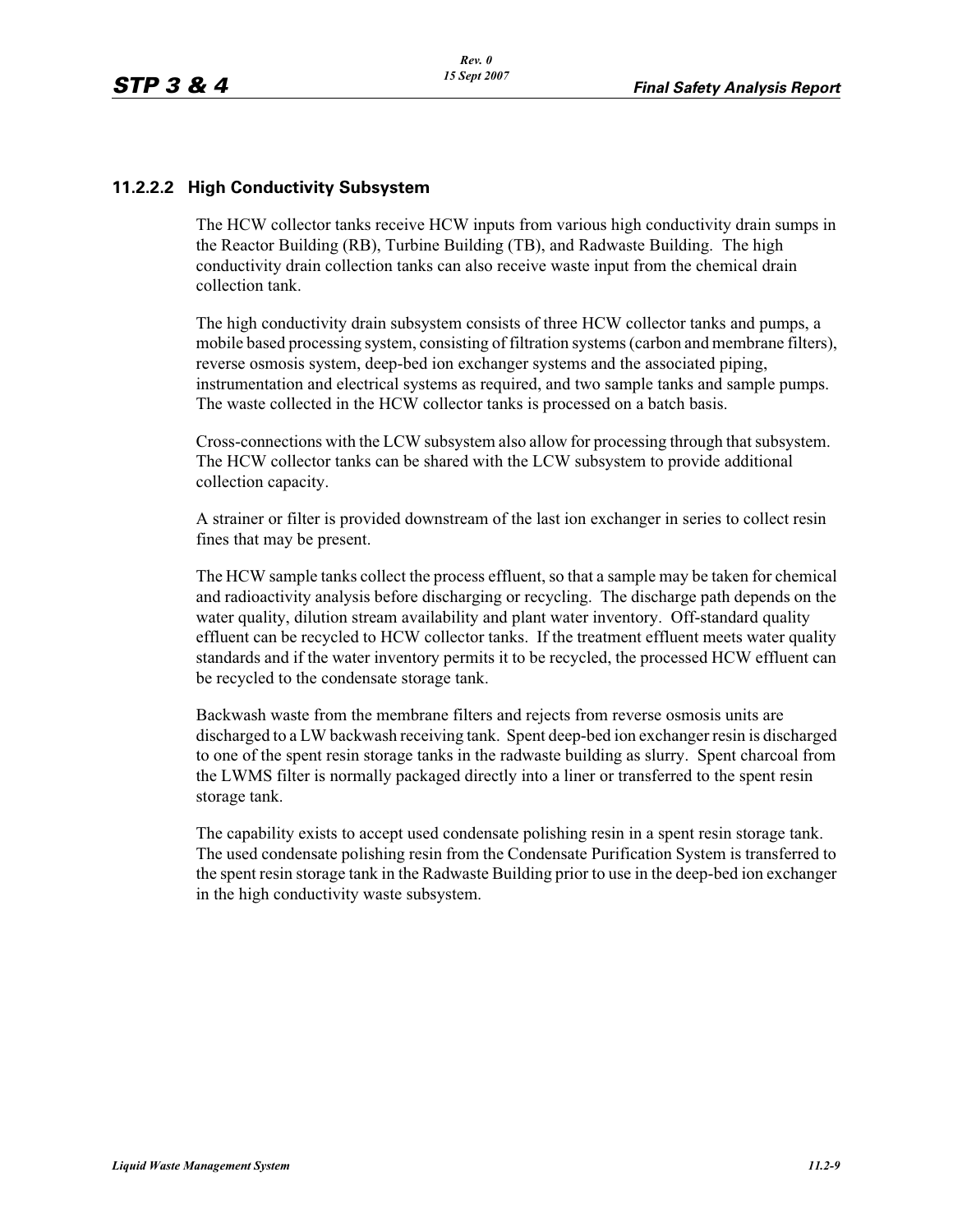### **11.2.2.3 Detergent Waste Subsystem**

Wastewater containing detergent from the controlled laundry and personnel decontamination facilities and decontamination wastewater from throughout the plant is collected in the hot shower drain (HSD) receiver tank. The detergent drain subsystem consists of one HSD receiver tank and two pumps, two inline strainers and associated piping, instrumentation and electrical systems as required, and one sample tank and sample pumps. The detergent waste treatment includes suspended solid removal processing. The treated waste is collected in a sample tank. A sample is taken and if discharge standards are met, then the waste is discharged off-site. Offstandard quality water can either be recycled for further processing to the HSD receiver tank or to a HCW collector tank in the receiving mode.

#### **11.2.2.4 Chemical Drain Subsystem**

The chemical waste collected in the chemical drain collection tank consists of laboratory wastes and decontamination solutions. After accumulating in the chemical drain collection tank, chemical drains are recirculated. A sample is then taken and if discharge standards are met, then the waste may be discharged off-site via the HSD receiving tank. Off-standard quality water is recycled for further processing to a HCW collector tank in the receiving mode. A crossconnection with the detergent drain subsystem is also provided.

#### **11.2.2.5 Detailed System Component Description**

The LWMS consists of permanently installed tanks, pumps, pipes, valves, and instruments, and mobile systems for waste processing. Mobile systems provide an operational flexibility and maintainability to support plant operation. The major components of the LWMS are described in the following subsections.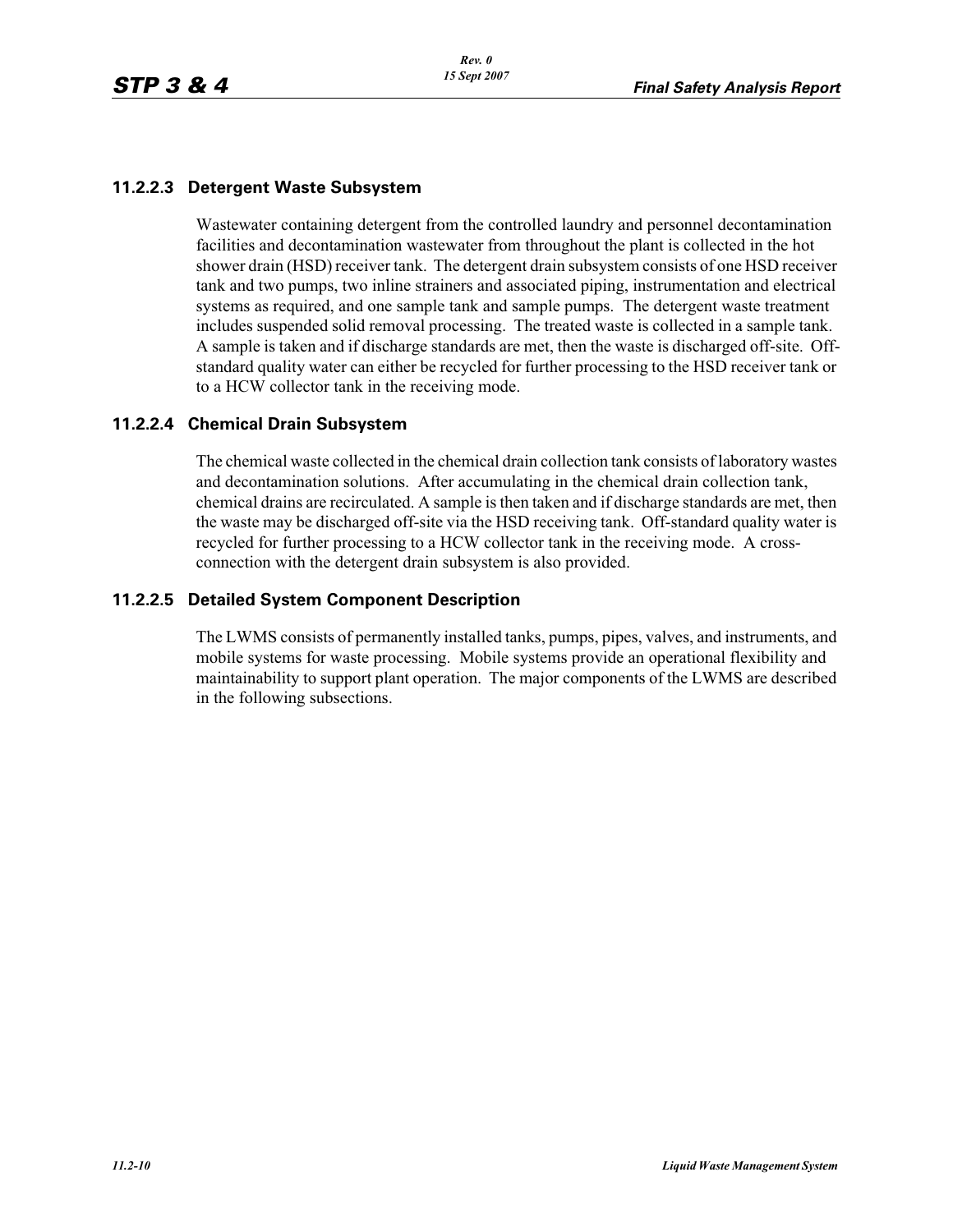#### **11.2.2.5.1 Pumps**

The LWMS process pumps are constructed of materials in accordance with RG 1.143.

#### **11.2.2.5.2 Tanks**

Tanks are sized to accommodate the expected volumes of waste generated in the upstream systems that feed waste into the LWMS for processing. The tanks are constructed of stainless steel to provide a low corrosion rate during normal operation. They are provided with mixing eductors and/or air spargers. The capability exists to sample LWMS collection and sample tanks. All permanently installed LWMS tanks are vented into the plant vent. The LWMS tanks are designed in accordance with the equipment codes listed in Table 11.2-1.

Atmospheric liquid radwaste tanks are provided with an overflow connection at least the size of the largest inlet connection. The overflow is connected below the tank vent and above the high-level alarm instrument location. Each collection tank room is designed to contain the maximum liquid inventory in the event that the tank ruptures. Each collection tank compartment is designed to contain the maximum liquid inventory in the event that the tank ruptures. Each collection tank compartment is stainless steel-lined up to a height equivalent to the tank capacity in the room as described in Subsection 15.7.3.1.

#### **11.2.2.5.3 LWMS Mobile Systems for LCW and HCW processing**

The radwaste treatment systems include modular mobile system skids that are designed to be readily replaced during the life of the plant. The mobile system is a skid-mounted design configured for ease of installation and process reconfiguration. In-plant supply and return connections from permanently installed equipment to the mobile system are provided to ensure operational flexibility.

LWMS mobile systems consist of equipment modules, complete with subcomponents, piping and instrumentation and controls necessary to operate the subsystem. Components are in module(s) designed for ease of installation and replacement due to component failure and/or technology upgrade. The modules include the shielding required between the radiation sources of the modules and access and service areas in the Radwaste Building. The modules are permanently installed in the Radwaste Building.

The LWMS mobile systems are located in the Liquid Waste Treatment System bay area of the radwaste building to allow truck access and mobile system skid loading and unloading. Modular shield walls are provided to allow shield walls to be constructed, as necessary, to minimize exposure to personnel during operation and routine maintenance.

The LCW and HCW mobile systems are two separate mobile systems. The LCW and HCW mobile systems are utilized to process the waste collected in the LCW Collector Tanks and HCW Collector Tanks. Each mobile system can utilize a combination of a charcoal filtration unit for removing organics and a membrane filtration unit for removing suspended solids, a reverse osmosis system (RO) for removing ionic impurities, and deep-bed ion exchangers for filter demineralizers for polishing.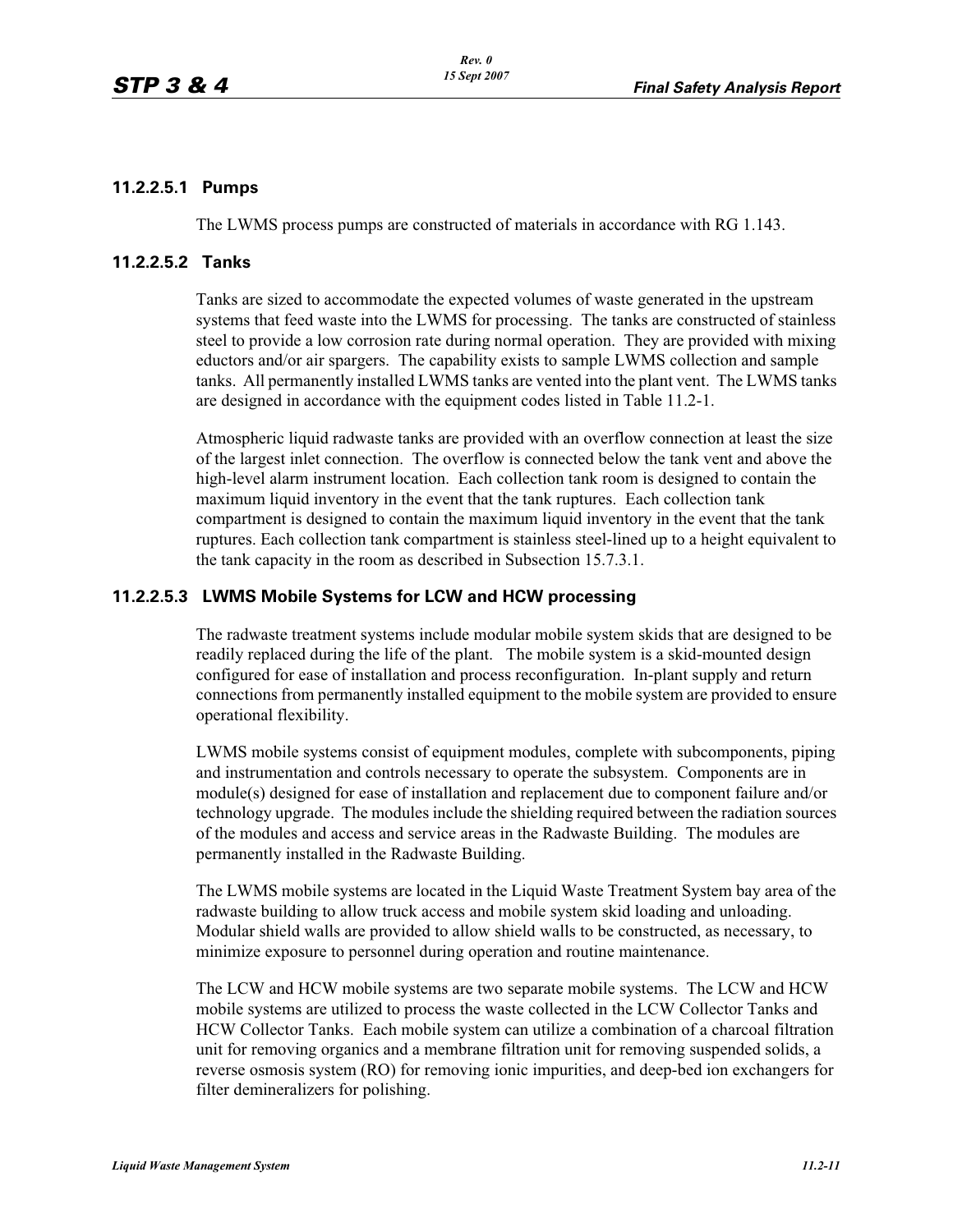The low conductivity drain is processed through the membrane filtration system to remove suspended solids and then processed through the ion exchangers to remove soluble impurities. Fine mesh strainers with flushing connections are provided in the ion exchange vessel discharge and in the downstream piping to prevent resin fines from being carried over to the sampling tanks.

The HCW collector tank content can be processed through a charcoal filter to remove any organics and oils and large particulates that may be present. It is then processed through a membrane type filter for the removal of suspended solids. The filtrate is processed through RO units using membranes that are made of a semi-permeable material for the removal of any remaining solids and ionic impurities. When pressure is applied to the feed side of the membrane, the solution passes through the membrane (permeates) and the solids and other impermeable wastes are rejected. The rejected solids and ionic impurities are collected in the LW backwash receiving tank and the final permeate is polished by deep-bed ion exchangers or filter demineralizers to produce treated water with condensate water quality standards. Fine mesh strainers with flushing connections are provided in the ion exchange vessel discharge and in the downstream piping to prevent resin fines from being carried over to the sampling tanks.

Backwash operation for charcoal filters and membrane filters is performed when the differential pressure across the filter exceeds a preset limit. Membrane filters backwash waste is discharged to the LW backwash receiving tank. Spent organic removal media is packaged directly into a liner or to the spent resin storage tank when the differential pressure exceeds a preset limit or waste quality of the effluent from the unit exceeds a preset value. Exhausted ion exchange resins may be sluiced to the spent resin storage tank or directed to a liner or high integrity container (HIC) when some chosen effluent purity parameter (such as conductivity) exceeds a preset limit or upon high differential pressure.

### **11.2.3 Estimated Releases**

During liquid processing by the LWMS, radioactive contaminants are removed and the bulk of the liquid is purified and either returned to the condensate storage tank or discharged to the environment. The radioactivity removed from the liquid waste is concentrated on the filter media, ion exchange resins and in the reject water from the RO units. The decontamination factors (DFs) that are listed in Table 11.2-5 are in accordance with NUREG-0016 and are conservative values. The filter media, reverse osmosis rejects and ion exchange resins are sent to the Solid Waste Management System (SWMS) for further processing. If the liquid meets the purity requirements it is returned to the plant for condensate makeup. If the liquid is discharged, the activity concentration is consistent with the discharge criteria of 10 CFR 20 and dose commitment in 10 CFR 50, Appendix I.

The parameters and assumptions used to calculate releases of radioactive materials in liquid effluents and their bases are provided in Section 12.2.2.5. The LWMS design ensures that calculated individual doses from the release of radioactive liquid effluents during normal operation and anticipated operational occurrence is less than 0.03 mSv (3 mrem) to the whole body and 0.1 mSv (10 mrem) to any organ.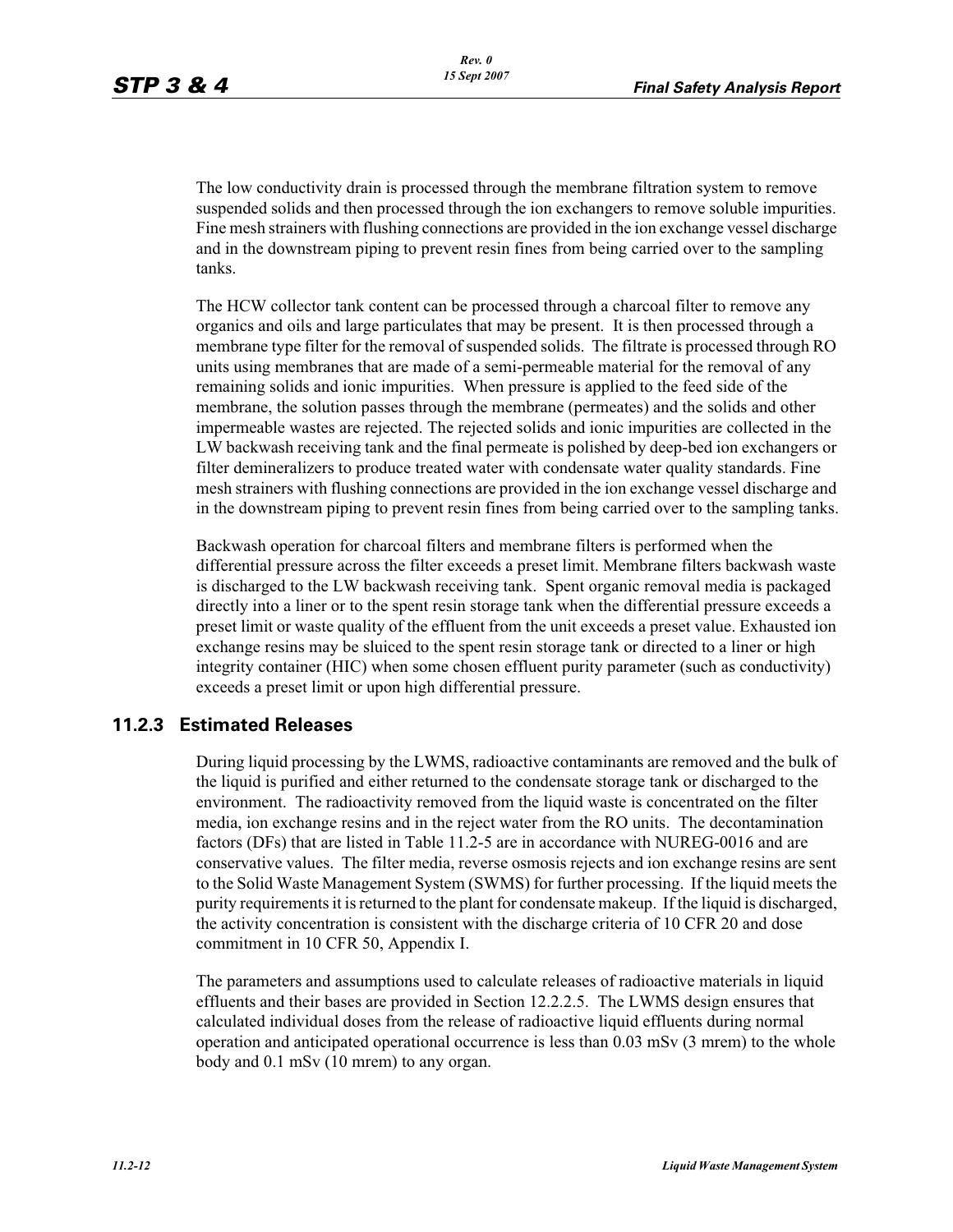Expected releases of radioactive materials by radionuclides in liquid effluents resulting from normal operation, including anticipated operational occurrences, and from design basis fuel leakage are provided in Section 12.2.2.5.

An assessment of potential radiological liquid releases following a postulated failure of a LWMS tank and its components in accordance with SRP 15.7.3 is provided in Subsection 15.7.3.

A tabulation of the releases by radionuclides can be found in Table 12.2-22, Section 12.2.2.5. The tabulation is for the total system and for each subsystem and includes indication of the effluent concentrations. The calculated concentrations in the effluents are within the concentration limits of 10 CFR 20; the doses resulting from the effluents are within the numerical design objectives of Appendix I to 10 CFR 50 and the dose limits of 10 CFR 20 as set forth in Section 12.2.2.4.

#### **11.2.3.1 Release Points**

The release points for liquid discharge to the environment are the discharge of the effluent from the LCW sample tanks or HCW sample tanks or the hot shower drain sample tank as indicated on the process diagram (Figure 11.2-1) and the P&ID (Figure 11.2-2, Sheet 12).

#### **11.2.3.2 Dilution Factors**

Refer to Table 12.2-23 for dilution factors used in evaluating the release of liquid effluents.

### **11.2.4 Tank Resistance to Vacuum Collapse**

LWMS is designed to operate at atmospheric and greater than atmospheric pressures. Tanks are vented to the atmosphere via the heating, ventilation and air conditioning (HVAC) System. No condensing vapors are housed that could create a vacuum. Therefore, no adverse vacuum conditions are expected.

### **11.2.5 Plant-Specific Liquid Radwaste Information**

- *(1)* STP 3 & 4 complies with Appendix I to 10 CFR 50 and the guidelines given in ANSI Std. N13.1, "Guide to Sampling Airborne Radioactive Materials in Nuclear Facilities" (Reference 11.2-3), Regulatory Guide (RG) 1.21, "Measuring and Reporting Radioactivity in Solid Wastes and Releases of Radioactive Materials in Liquid and Gaseous Effluents from Light-Water-Cooled Nuclear Power Plants," and RG 4.15, "Quality Assurance for Radiological Monitoring Programs (Normal Operation)—Effluent Streams and the Environment," as described in Section 12.2.2.4.
- *(2)* A radiation monitor in the discharge line automatically terminates liquid waste discharges from the sample tanks in the LCW, HCW or detergent waste subsystem if radiation measurements exceed a predetermined level set to meet 10 CFR 20, Sections 1001 - 2402, Appendix B, Table 2, Column 2 for the applicable subsystem is provided as described in Section 11.5.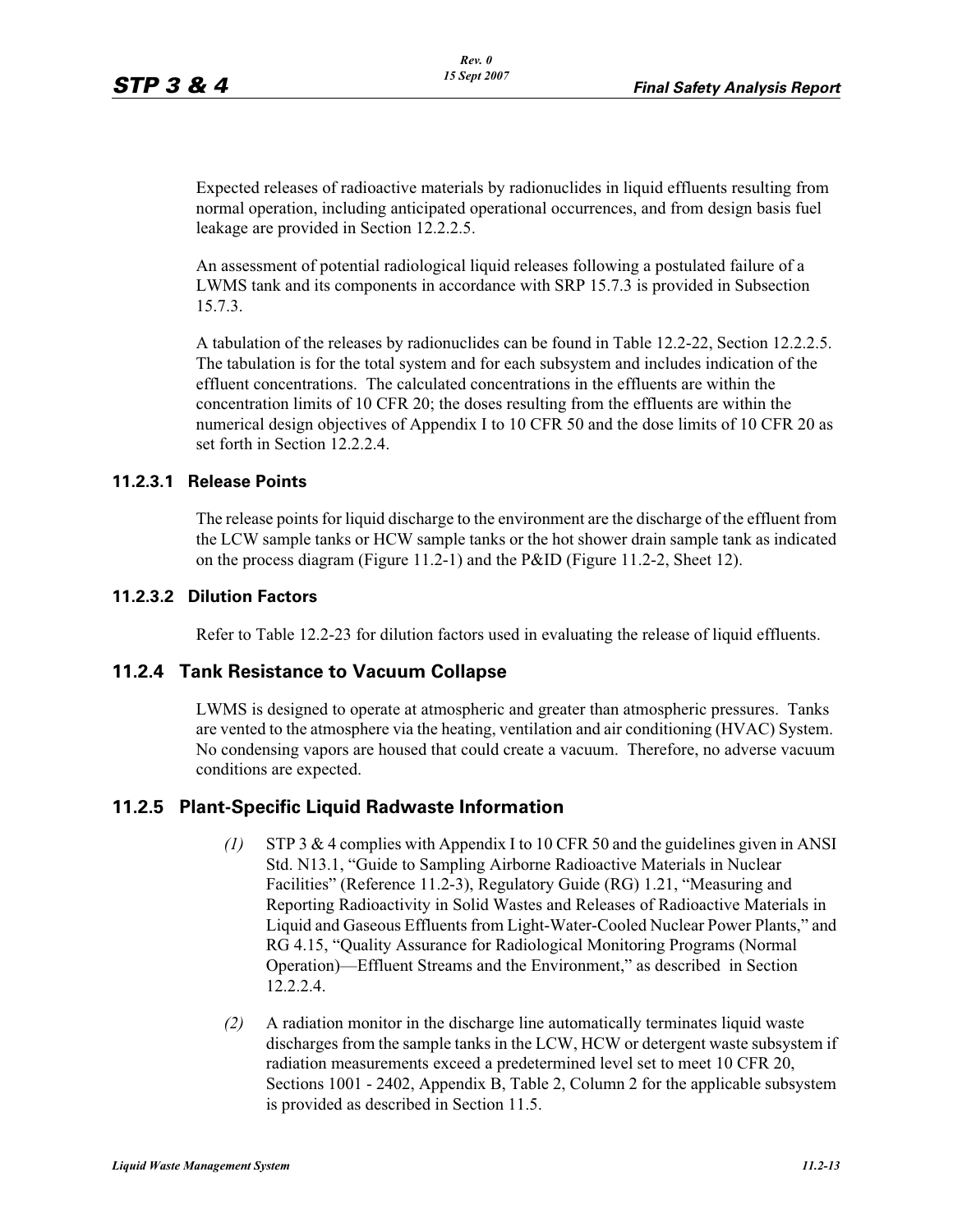- *(3)* The Offsite Dose Calculation Manual (ODCM) provides specific administrative controls and liquid effluent source terms to limit the liquid wastes to 3700 MBq/yr (excluding tritium). This will be implemented per the schedule in Table 13.4S-1.
- *(4)* The Process and Effluent Monitoring and Sampling Program has specific procedures to comply with 10 CFR 50 (Appendix I) Sections II and III.
- *(5)* The ODCM has administrative controls to limit the instantaneous discharge concentrations of the radionuclides in liquid effluents to an unrestricted area to within 10 times the limits in 10 CFR 20, Appendix B, Table 2, Column 2.
- *(6)* The non-safety related SSC Quality Control Program for the LWMS is described in the STP 3 & 4 Quality Assurance Program description in section 17.5S.

#### **11.2.6 Testing and Inspection Requirements**

The LWMS is tested during the preoperational test program as discussed in Section 14.2.12.1.75. In addition to hydrostatic testing of the LWMS, the pumps and mobile systems are performance tested to demonstrate conformance with design flows and process capabilities. An integrity test is performed on the system upon completion.

Provisions are made for periodic inspection of major components to ensure capability and integrity of the systems. Display devices are provided to indicate parameters (such as tank levels and process radiation levels) required in routine testing and inspection.

#### **11.2.7 Instrumentation Requirements**

The LWMS is operated and monitored from the Radwaste Building Control Room (RWBCR). Major system parameters, i.e., tank levels, process flow rates, filter and ion exchanger differential pressure, ion exchanger effluent conductivity, etc., are indicated and alarmed to provide operational information and performance assessment. A continuous radiation detector, as described in Section 11.5, is provided to monitor the discharge of radioactivity to the environment. Priority system alarms (such as tank levels and process radiation levels) are repeated in the main control room.

Requirements for sampling are set forth in Subsection 9.3.2.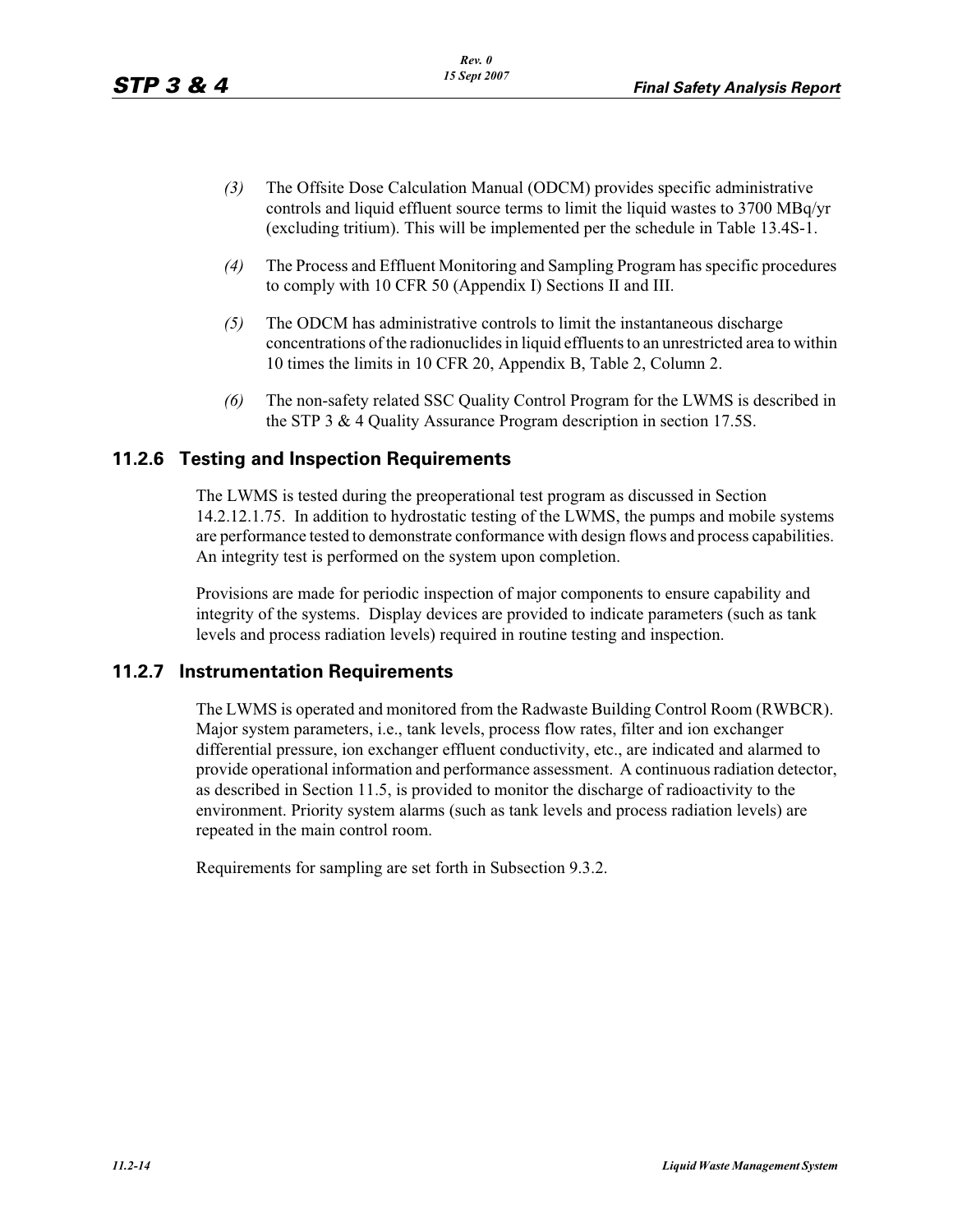## **11.2.8 References**

- 11.2-1 EPRI Technical Report 1013503, Program on Technology Innovation: Technical Support for GE Economic Simplified Boiling Water Reactor (ESBWR)-Radwaste System Design, Final Report, November 2006.
- 11.2-2 ANSI 55.6 –July 16, 1993, American National Standard for Liquid Radioactive Waste Processing System for Light Water Reactor Plants.
- 11.2-3 ANSI Std. N13.1, Guide to Sampling Airborne Radioactive Materials in Nuclear Facilities.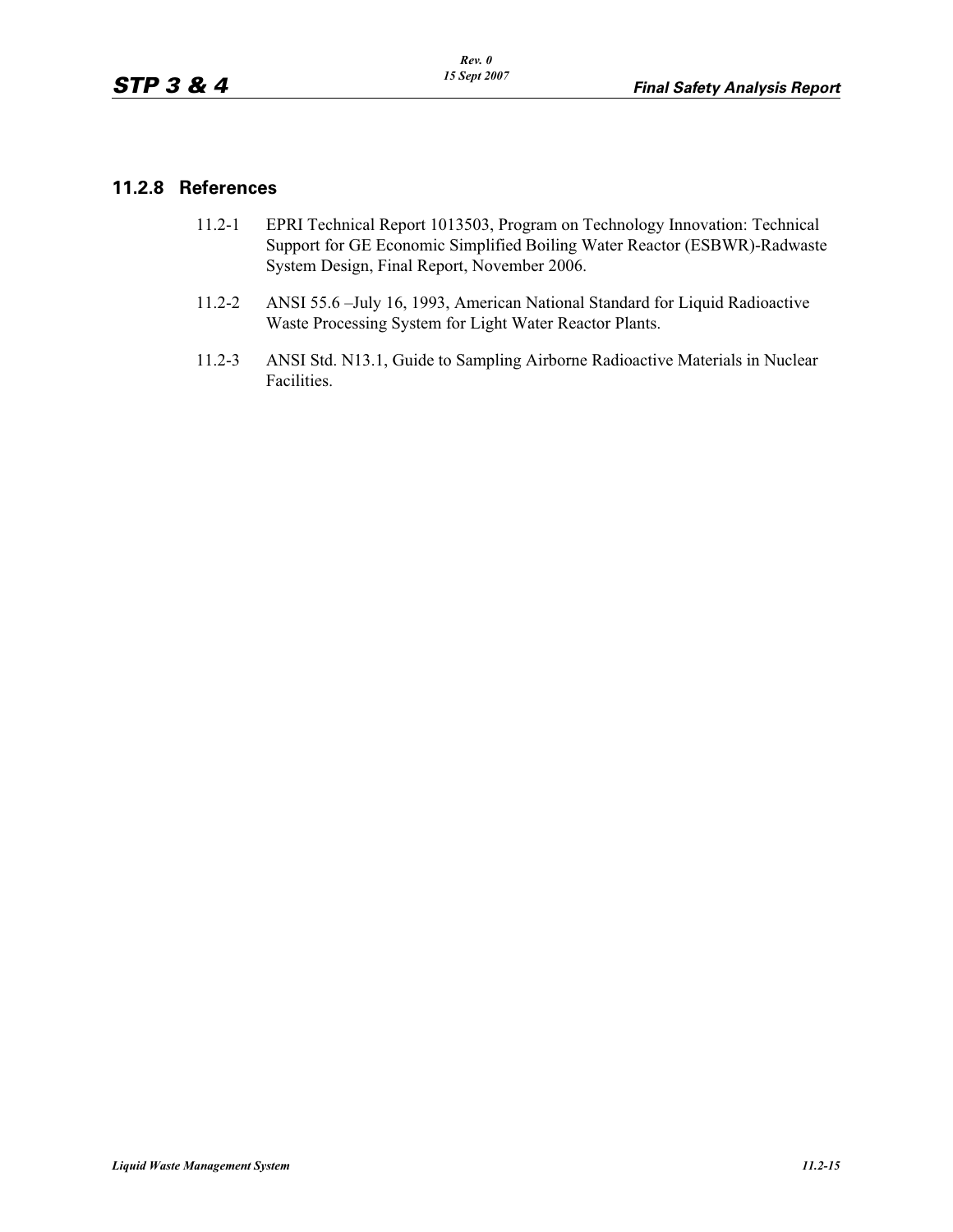| <b>Component</b>                                                      | <b>Design and</b><br><b>Construction</b>                                      | Materials <sup>1</sup>                                            | <b>Welding</b>                 | <b>Inspection and</b><br><b>Testing</b>               |
|-----------------------------------------------------------------------|-------------------------------------------------------------------------------|-------------------------------------------------------------------|--------------------------------|-------------------------------------------------------|
| Pressure<br>Vessels and<br><b>Tanks</b><br>$($ >15 psig)              | <b>ASME Code Section</b><br>VIII, Div. 1 or Div. 2                            | <b>ASME Code Section</b><br>Ш                                     | <b>ASME Code</b><br>Section IX | <b>ASME Code Section</b><br>VIII, Div. 1 or Div.2     |
| Atmospheric<br>Tanks                                                  | API 650                                                                       | <b>ASME Code</b><br>Section II                                    | <b>ASME Code</b><br>Section IX | API 650                                               |
| $0-15$ psig<br><b>Tanks</b>                                           | API 620                                                                       | <b>ASME Code Section</b><br>$\mathbf{H}$                          | <b>ASME Code</b><br>Section IX | API 620                                               |
| Heat<br>Exchangers                                                    | TEMA STD, 8th<br>Edition; ASME<br>Code BPVC Section<br>VIII, Div. 1 or Div. 2 | ASTM B359-98 or<br><b>ASME Code Section</b><br>Ш                  | <b>ASME Code</b><br>Section IX | <b>ASME Code</b><br>Section VIII, Div. 1<br>or Div. 2 |
| Piping and<br>Valves                                                  | ANSI/ASME<br>B31.34,5                                                         | <b>ASME Code</b><br>Section II <sup>6</sup>                       | <b>ASME Code</b><br>Section IX | ANSI/ASME B31.3                                       |
| Pumps                                                                 | API 610; API 674;<br>API 675; ASME<br>Section VIII, Div.1 or<br>Div.2         | <b>ASTM A571-84</b><br>(1997) or<br><b>ASME Code Section</b><br>Ш | <b>ASME Code</b><br>Section IX | ASME Code <sup>2</sup><br>Section III, Class 3        |
| Flexible<br>Hoses and<br>Hose<br>Connections<br>for MRWP <sup>3</sup> | <b>ANSI/ANS-40.37</b>                                                         | ANSI/ANS-40.37                                                    | ANSI/ANS-40.37                 | <b>ANSI/ANS-40.37</b>                                 |

# **Table 11.2-1 Equipment Codes for Radwaste Equipment (from Table 1, RG 1.143, Rev. 2)**

- 1. Manufacturer's material certificates of compliance with material specifications may be provided in lieu of certified material test reports as discussed in Regulatory Position 1.1.2 of Regulatory Guide 1.143.
- 2. ASME Code stamp, material traceability, and the quality assurance criteria of ASME BPVC, Section III, Div.1, Article NCA are not required. Hence, these components are not classified as ASME Code Section III, Class 3.
- 3. Flexible hoses are used in conjunction with Mobile Radwaste Processing Systems (MRWP).
- 4. Class RW-IIa and RW-IIb Piping Systems are to be designed as category "M" systems.
- 5. Classes RW-IIa, RW-IIb and RW-IIc are discussed in Regulatory Position 5 of Regulatory Guide 1.143.
- 6. ASME BPVC Section II required for Pressure Retaining Components.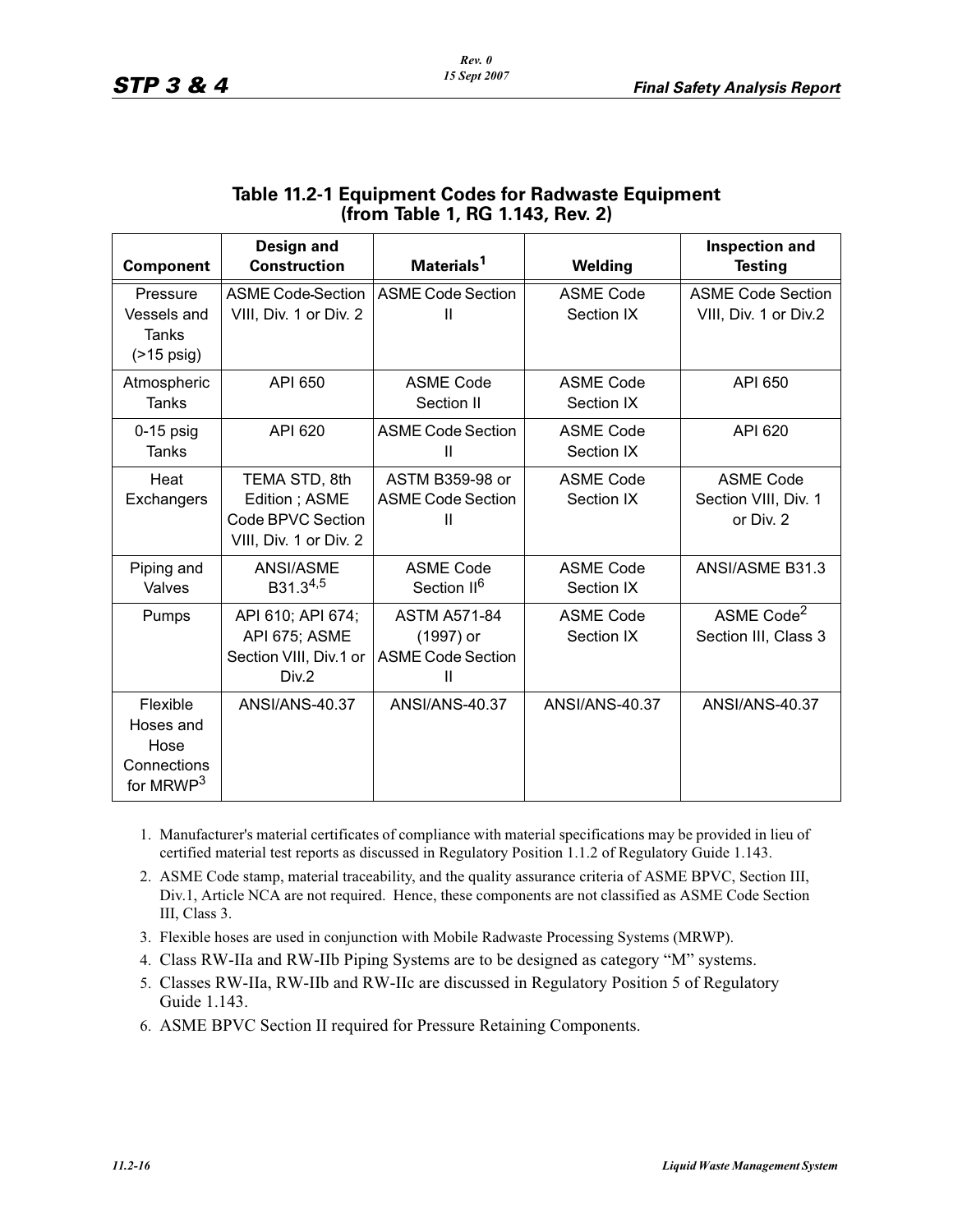|                                                   | Redundant<br>Process<br>System                                                                                              | NCN                           |                                       | LCW                                      |                            | NCM                            |                              | HCM;<br><b>GSH</b>                   |
|---------------------------------------------------|-----------------------------------------------------------------------------------------------------------------------------|-------------------------------|---------------------------------------|------------------------------------------|----------------------------|--------------------------------|------------------------------|--------------------------------------|
|                                                   | $(\mathsf{days})^{(\mathsf{g})}$<br>Influent<br>Holdup<br>Normal<br>Tank<br>tor                                             | 10.18                         | 5.09                                  | 28.00                                    | 18.67                      | 7.50                           | 7.50                         | 2.00                                 |
|                                                   | for Max<br>Influent<br>$(days)$ <sup>(g)</sup><br>Holdup<br>Tank                                                            | 0.91                          | 0.46                                  | 6.46                                     | 4.31                       | 2.50                           | 2.50                         | 2.00                                 |
|                                                   | Capacity<br>(m <sup>3</sup> ) <sup>(f)</sup>                                                                                | 560                           | 280                                   | 420                                      | 280                        | 30                             | 30                           | 4                                    |
| Capability of the LWMS to Process Expected Wastes | Holdup Tank<br>Designation<br>Storage                                                                                       | Collector<br>Tanks (4)<br>LCW | Tanks <sub>(2)</sub><br>Sample<br>LCW | Collector<br>Tanks <sub>(3)</sub><br>NCH | Tanks (2)<br>Sample<br>NCN | Receiver<br>Tank<br><b>GSH</b> | Sample<br>Tank<br><b>OSH</b> | Collection<br>Chem.<br>Drain<br>Tank |
|                                                   | Fraction of<br>Normal<br>Capacity<br>Utilized                                                                               | 0.71                          |                                       | 0.19                                     |                            | 0.05                           |                              | 0.22                                 |
|                                                   | Maximum<br>Fraction of<br>Capacity<br>Utilized                                                                              | 0.94                          |                                       | 0.10                                     |                            | 0.02                           |                              | 0.03                                 |
|                                                   | 5days/wk)<br>(m <sup>3</sup> /yr) <sup>(c)(d)</sup><br>(4hrs/day,<br>Capacity<br>Process<br>Normal                          | $2.83E + 04$                  |                                       | $2.83E + 04$                             |                            | $2.83E + 04$                   |                              | $3.33E + 03$                         |
|                                                   | Max Process<br>(1 day only)<br>Capacity<br>(m <sup>3</sup> /yr) <sup>(c)(d)</sup>                                           | 654.12                        |                                       | 654.12                                   |                            | 654.12                         |                              | 76.80                                |
| Table 11.2-2                                      | Process<br>Rate <sup>(b)</sup><br>(m <sup>3</sup> /hr)                                                                      | 34                            |                                       | 34                                       |                            | ನೆ                             |                              | 4                                    |
|                                                   | per day <sup>(a)</sup><br>$(m^3)$<br>Influent<br>Normal                                                                     | 55                            |                                       | 15                                       |                            | 4                              |                              | $\mathbf{\Omega}$                    |
|                                                   | $(1$ day only)<br>$\binom{[a](e)}{[a](e)}$<br>Refueling/<br>Influent<br>(m <sup>3</sup> )<br><b>Startup</b><br>Plant<br>Max | 615                           |                                       | 65                                       |                            | 57                             |                              | $\mathbf{\Omega}$                    |
|                                                   | (1 day<br>only) <sup>(a)(e)</sup><br>Accident<br>Leakage<br>Volume<br>Primary<br>Design<br>Loop<br>$\overline{m}^2$         | 215                           |                                       | 65                                       |                            | $\frac{4}{2}$                  |                              | $\frac{1}{2}$                        |
|                                                   | System                                                                                                                      | LCW                           |                                       | NCH                                      |                            | <b>GSH</b>                     |                              | <b>DRAIN</b><br>CHEM                 |

#### *Rev. 0 15 Sept 2007*

*Liquid Waste Management System 11.2-17*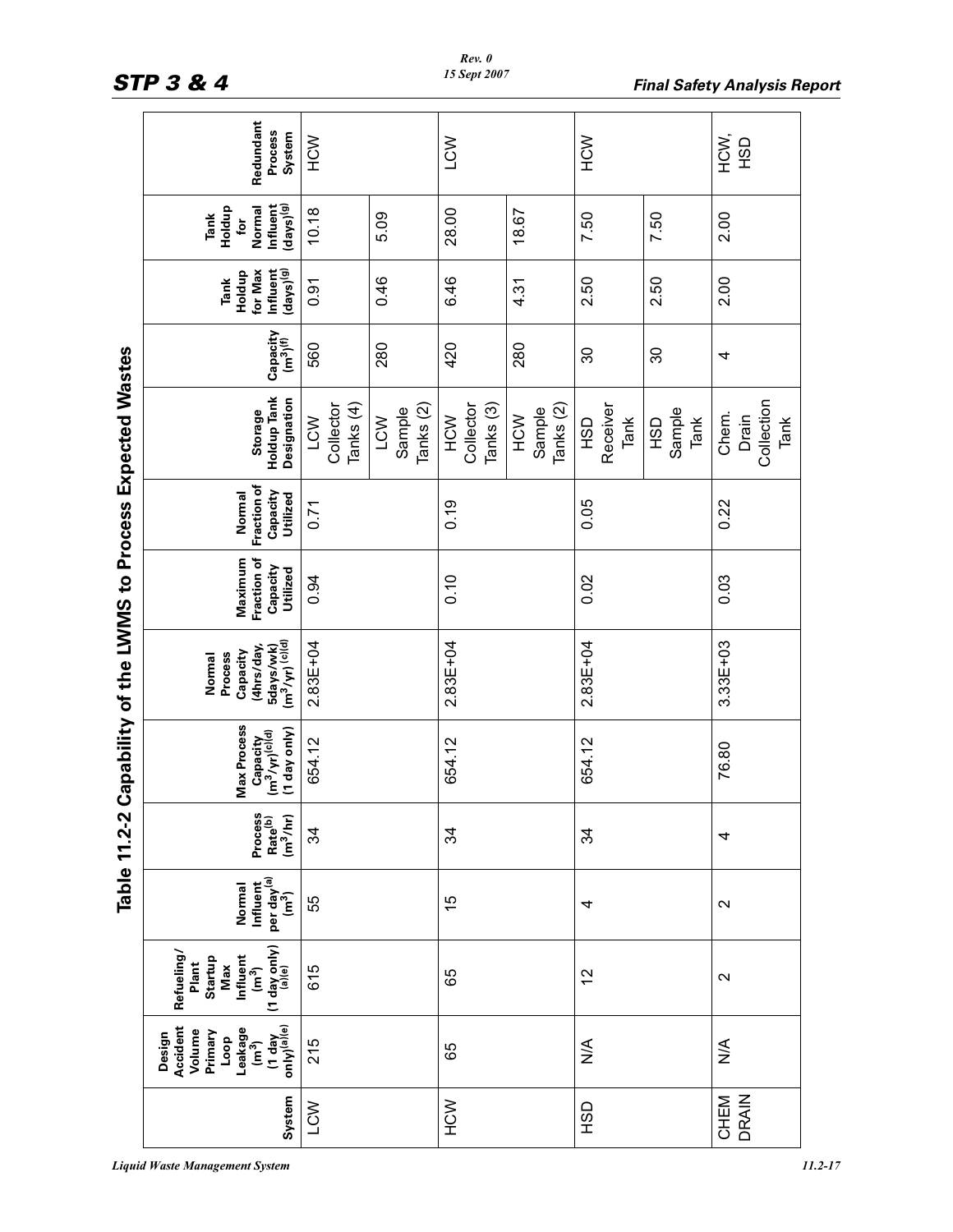| HCW and LCW mobile units include filters, reverse osmosis ion exchangers with assumed process availability of 0.8. HSD<br>is processed through a strainer with assumed process availability of 0.8. | The process capacity = process rate (gpm) x availability factor x process time. | Refueling/Plant Startup is used as bounding values | Tank designations and storage holdup capacities are taken from Table 11.2-4 | Tank Holdup (days) = tank capacity / influent per day. |  |
|-----------------------------------------------------------------------------------------------------------------------------------------------------------------------------------------------------|---------------------------------------------------------------------------------|----------------------------------------------------|-----------------------------------------------------------------------------|--------------------------------------------------------|--|
| $\mathcal{O}$                                                                                                                                                                                       |                                                                                 | $\bigcirc$                                         | $\mathcal{E}$                                                               | $\widehat{\mathscr{B}}$                                |  |
|                                                                                                                                                                                                     |                                                                                 |                                                    |                                                                             |                                                        |  |
|                                                                                                                                                                                                     |                                                                                 | $\mathscr{D}$                                      |                                                                             |                                                        |  |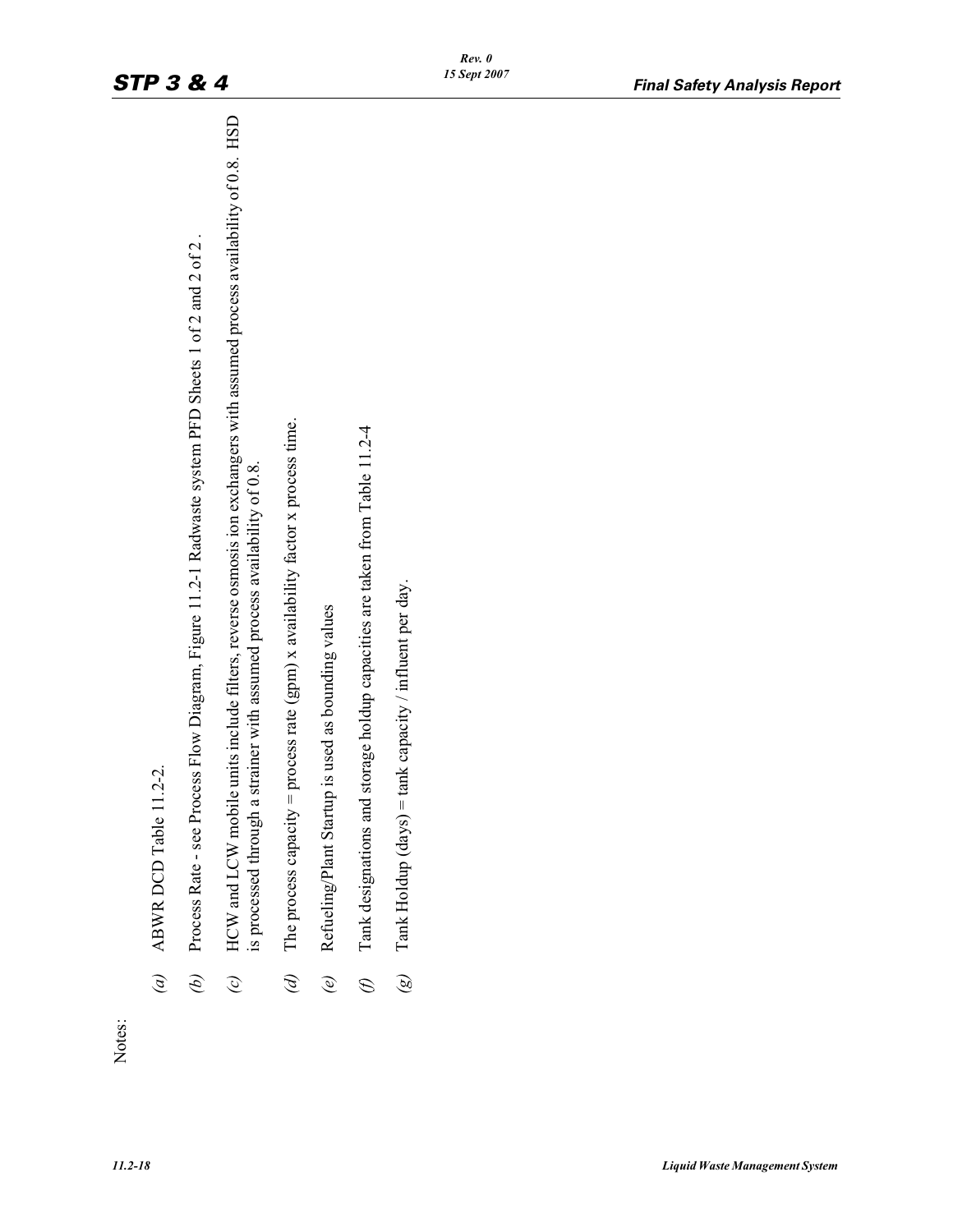# **Table 11.2-3 Not Used**

This table has been deleted. The design basis source terms appropriate for the radwaste building are presented in Section 12.2. For example LCW collector tank source terms are presented in Table 12.2-13a.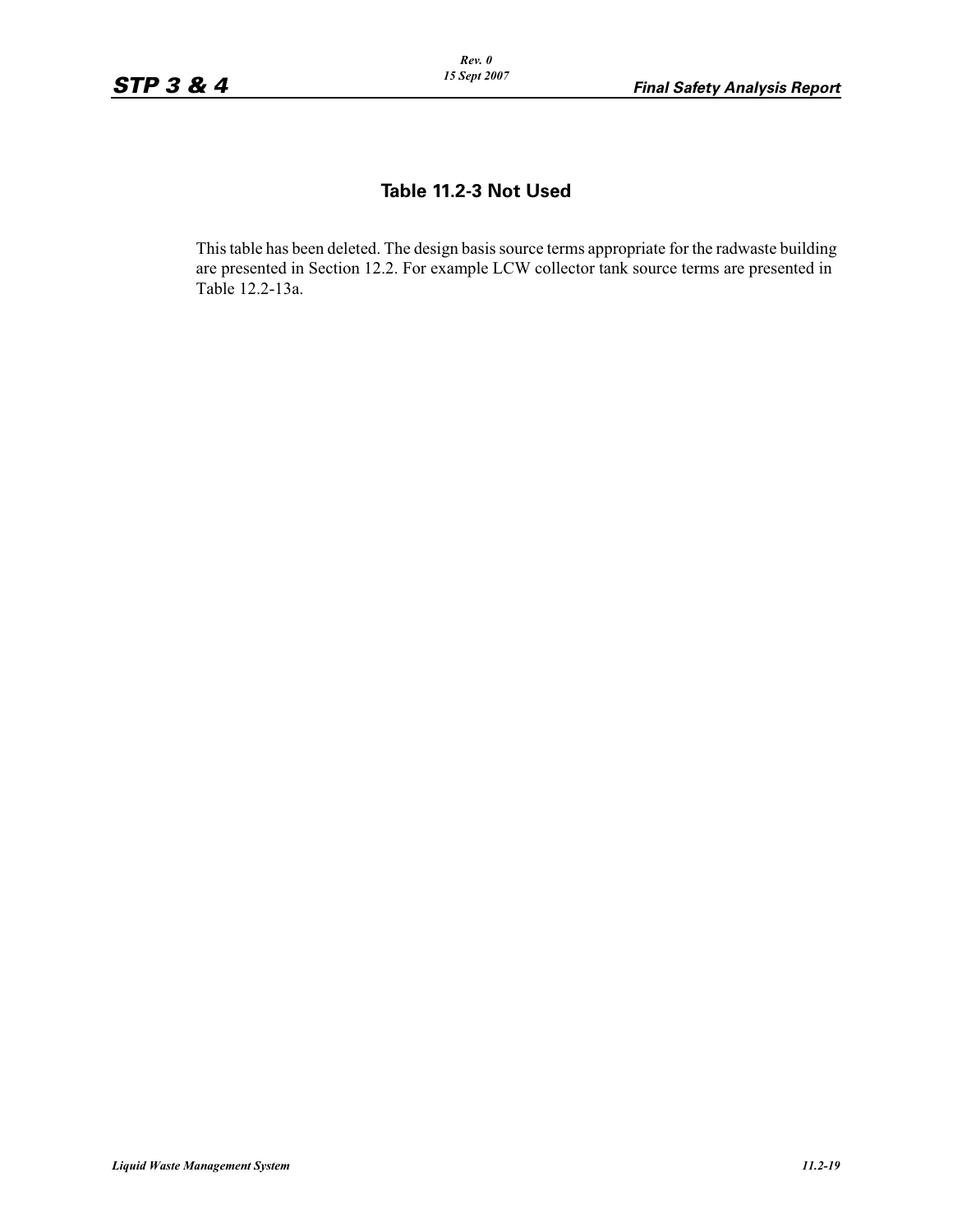| × |  |  |
|---|--|--|

|                                            |                   |                     |                          | Table 11.2-4 Capacities of Tanks, Pumps, and Other Components |                                |                     |                                             |                                  |          |  |
|--------------------------------------------|-------------------|---------------------|--------------------------|---------------------------------------------------------------|--------------------------------|---------------------|---------------------------------------------|----------------------------------|----------|--|
| Component                                  | Quantity          | <b>Standards</b>    | Type                     | Capacity per<br>tank (m3)<br>Nominal                          | (kg/cm2)<br>Pressure<br>Design | Temp (°C)<br>Design | Operating<br>Pressure<br>(kg/cm2)<br>Normal | Operating<br>Temp (°C)<br>Normal | Material |  |
| Tanks                                      |                   |                     |                          |                                                               |                                |                     |                                             |                                  |          |  |
| <b>HCW Collector</b><br>Tank               | ო                 | API-650/<br>API-620 | Cylindrical,<br>Vertical | 140                                                           | atm                            | 80                  | atm                                         | 89                               | SS       |  |
| <b>HCW Sample</b><br>Tank                  | $\mathbf{\Omega}$ | API-650/<br>API-620 | Cylindrical,<br>Vertical | 140                                                           | atm                            | 80                  | atm                                         | 89                               | SS       |  |
| -CW Collector<br>Tank                      | 4                 | API-650/<br>API-620 | Cylindrical,<br>Vertical | 140                                                           | atm                            | 80                  | atm                                         | 89                               | ပ္ပ      |  |
| -CW Sample<br>TanK                         | $\mathbf{\sim}$   | API-650/<br>API-620 | Cylindrical,<br>Vertical | $\frac{40}{5}$                                                | atm                            | 80                  | atm                                         | 89                               | SS       |  |
| <b>HSD Receiver</b><br>Tank                |                   | API-650/<br>API-620 | Cylindrical,<br>Vertical | 30                                                            | atm                            | 80                  | atm                                         | 89                               | SS       |  |
| HSD Sample<br>Tank                         |                   | API-650/<br>API-620 | Cylindrical,<br>Vertical | 30                                                            | atm                            | 80                  | atm                                         | 89                               | လွ       |  |
| <b>Chemical Drain</b><br>Collector<br>Tank |                   | API-650/<br>API-620 | Cylindrical,<br>Vertical | 4                                                             | atm                            | 80                  | atm                                         | 66                               | SS       |  |

*Rev. 0 15 Sept 2007*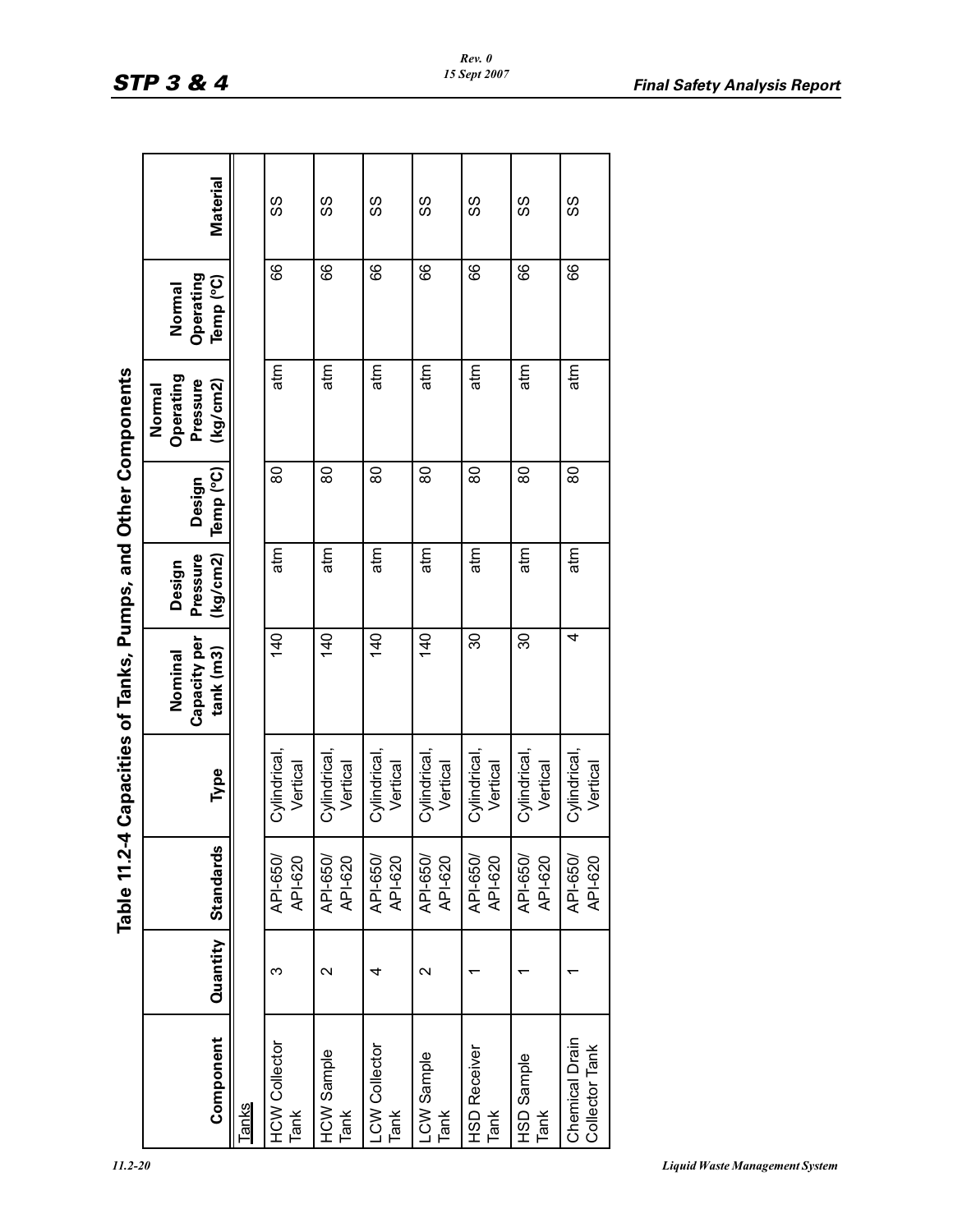|                                                                           |                     | <b>Material</b>                   |       | SS                                                                           | SS                                                                          | SS                                                                           | SS                                                                           | SS                                                                          | SS                                                                           | ပ္ပ                                                                         |
|---------------------------------------------------------------------------|---------------------|-----------------------------------|-------|------------------------------------------------------------------------------|-----------------------------------------------------------------------------|------------------------------------------------------------------------------|------------------------------------------------------------------------------|-----------------------------------------------------------------------------|------------------------------------------------------------------------------|-----------------------------------------------------------------------------|
|                                                                           | Normal              | Operating<br>Temp (°C)            |       | 89                                                                           | 89                                                                          | 89                                                                           | 89                                                                           | 89                                                                          | 89                                                                           | 89                                                                          |
|                                                                           | Operating<br>Normal | Pressure<br>(kg/cm <sup>2</sup> ) |       | $\tilde{c}$                                                                  | $\overline{0}$                                                              | $\tilde{c}$                                                                  | $\overline{0}$                                                               | $\frac{1}{2}$                                                               | $\overline{C}$                                                               | $\overline{C}$                                                              |
|                                                                           |                     | Temp (°C)<br>Design               |       | 80                                                                           | 80                                                                          | 80                                                                           | 80                                                                           | 80                                                                          | 80                                                                           | 80                                                                          |
|                                                                           | Design              | Pressure<br>(kg/cm <sup>2</sup> ) |       | 15                                                                           | 15                                                                          | 15                                                                           | 15                                                                           | 15                                                                          | 15                                                                           | 15                                                                          |
|                                                                           | Flow per<br>Design  | (m <sup>3</sup> /hr)<br>unit      |       | 89                                                                           | 150                                                                         | 89                                                                           | 150                                                                          | 89                                                                          | 80                                                                           | S                                                                           |
|                                                                           |                     | Type                              |       | Centrifugal<br>Mechanical<br>Seal                                            | Centrifugal/<br>Mechanical<br>Seal                                          | Centrifugal<br>Mechanical<br>Seal                                            | Centrifugal/<br>Mechanical<br>Seal                                           | Centrifugal<br>Mechanical<br>Seal                                           | Centrifugal<br>Mechanical<br>Seal                                            | Centrifugal<br>Mechanical<br>Seal                                           |
| Table 11.2-4 Capacities of Tanks, Pumps, and Other Components (Continued) |                     | S<br>Standard                     |       | API-610; API-674;<br>Code Section VIII,<br>Div. 1 or Div. 2<br>API-675; ASMI | API-610; API-674;<br>Code Section VIII<br>API-675; ASME<br>Div. 1 or Div. 2 | API-610; API-674;<br>Code Section VIII,<br>API-675; ASME<br>Div. 1 or Div. 2 | API-610; API-674;<br>API-675; ASME<br>Code Section VIII,<br>Div. 1 or Div. 2 | API-610; API-674;<br>Code Section VIII<br>API-675; ASME<br>Div. 1 or Div. 2 | API-610; API-674;<br>Code Section VIII,<br>API-675; ASME<br>Div. 1 or Div. 2 | API-610; API-674;<br>API-675; ASME<br>Code Section VIII<br>Div. 1 or Div. 2 |
|                                                                           |                     | Quantity                          |       | ς                                                                            | $\mathbf{\Omega}$                                                           | 4                                                                            | $\sim$                                                                       | $\mathbf{\Omega}$                                                           | 2                                                                            | $\sim$                                                                      |
|                                                                           |                     | Component                         | Pumps | <b>HCW Collector</b><br>Pump                                                 | <b>HCW Sample</b><br>Pump                                                   | LCW Collector<br>Pump                                                        | LCW Sample<br>Pump                                                           | <b>HSD Receiver</b><br>Pump                                                 | HSD Sample Pump                                                              | Chemical Drain<br>Collector Pump                                            |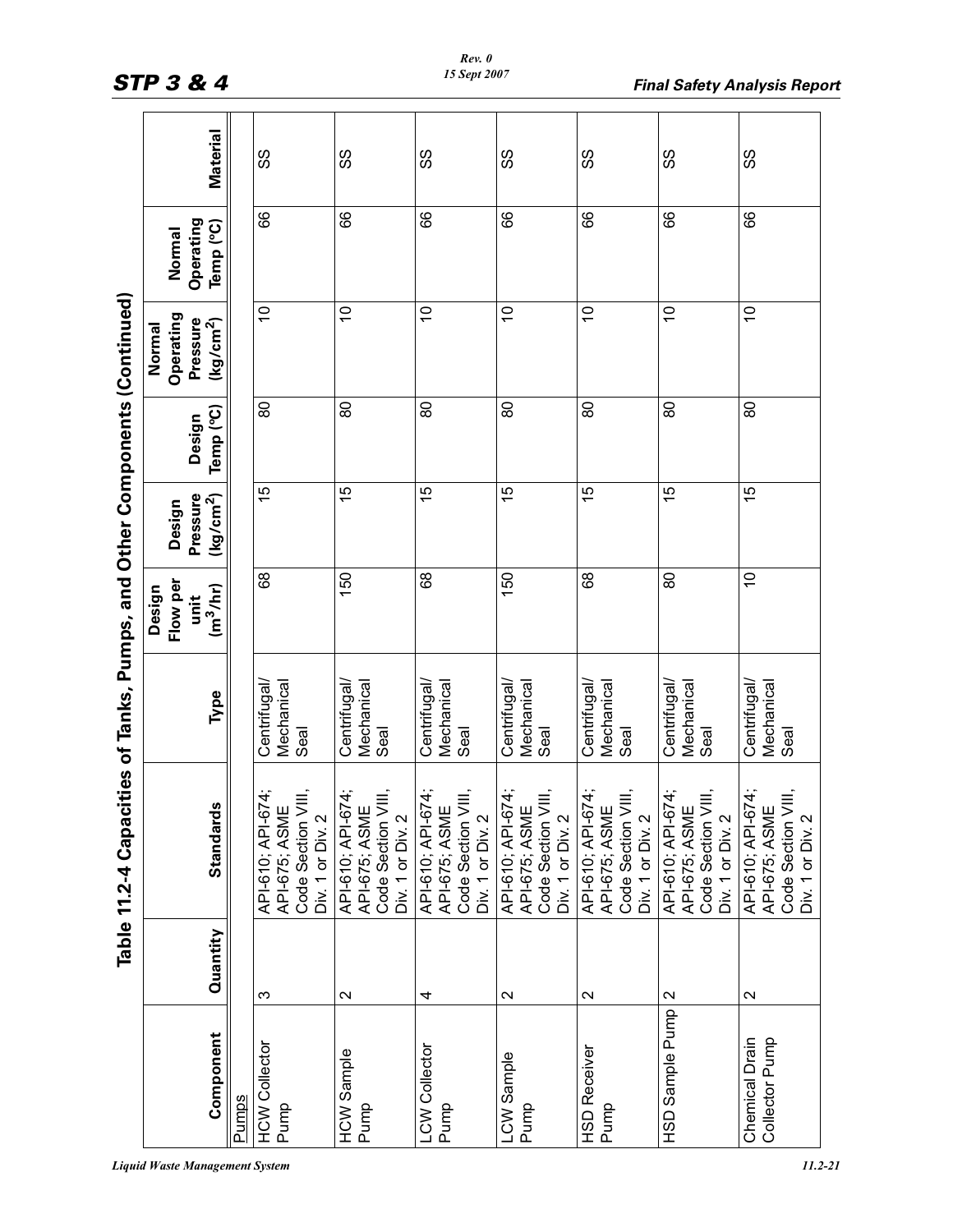|                                                                                                                                                       |                   | Table 11.2-4 Capa                                                                                                                       | cities of Tanks, Pumps, and Other Components (Continued) |                  |                       |                |                       |                     |          |
|-------------------------------------------------------------------------------------------------------------------------------------------------------|-------------------|-----------------------------------------------------------------------------------------------------------------------------------------|----------------------------------------------------------|------------------|-----------------------|----------------|-----------------------|---------------------|----------|
|                                                                                                                                                       |                   |                                                                                                                                         |                                                          | Design           |                       |                | Normal                |                     |          |
|                                                                                                                                                       |                   |                                                                                                                                         |                                                          | Flow per<br>unit | Pressure<br>Design    | Design<br>Temp | Operating<br>Pressure | Operating<br>Normal |          |
| Component                                                                                                                                             | Quantity          | <b>Standards</b>                                                                                                                        | Type                                                     | $(m^3/hr)^{(d)}$ | (kg/cm <sup>2</sup> ) | <u>ငွ</u>      | (kg/cm <sup>2</sup> ) | Temp (°C)           | Material |
| LWMS Mobile System for                                                                                                                                |                   | CW Processing                                                                                                                           |                                                          |                  |                       |                |                       |                     |          |
| <b>LCW Filter</b>                                                                                                                                     |                   | API-620, ASME Code<br>BPVC Div. 1 or Div 2 <sup>b</sup>                                                                                 | Charcoal Filter                                          | र्द्र            | 15                    | 8              | $\tilde{0}$           | 89                  | ပိတ      |
| <b>LCW Filter</b>                                                                                                                                     |                   | BPVC Div. 1 or Div 2 <sup>b</sup><br>API-620, ASME Code                                                                                 | Membrane<br>Filter                                       | 34               | 15                    | 80             | $\tilde{0}$           | 89                  | ပိတ      |
| LCW Reverse<br>Osmosis Unit                                                                                                                           | ᡪ                 | BPVC Div. 1 or Div 2 <sup>b</sup><br>API-620, ASME Code                                                                                 | Osmosis Unit<br>Reverse<br>2 Pass                        | 34               | variable              | 80             | variable              | 66                  | ပိတ်     |
| Demineralizer<br><b>NCT</b>                                                                                                                           | $\sim$            | Code<br>Div 2 <sup>b</sup><br>API-620, ASME<br>BPVC Div. 1 or                                                                           | <b>Mixed Bed</b><br>Type                                 | 34               | 15                    | 80             | $\tilde{=}$           | 66                  | ဒိဒိ     |
| LWMS Mobile System for HCW Processing                                                                                                                 |                   |                                                                                                                                         |                                                          |                  |                       |                |                       |                     |          |
| <b>HCW Filter</b>                                                                                                                                     |                   | BPVC Div. 1 or Div 2 <sup>b</sup><br>Code<br>API-620, ASME                                                                              | Charcoal Filter                                          | र्द्र            | 15                    | 8              | $\overline{0}$        | 8                   | ဒိဒိ     |
| <b>HCW Filter</b>                                                                                                                                     |                   | BPVC Div. 1 or Div 2 <sup>b</sup><br>Code<br>API-620, ASME                                                                              | Membrane<br>Filter                                       | र्द्र            | 15                    | 80             | $\overline{C}$        | 88                  | SSa      |
| <b>HCW Reverse</b><br>Osmosis Unit                                                                                                                    |                   | API-620, ASME Code<br>Div 2 <sup>b</sup><br>BPVC Div. 1 or                                                                              | Osmosis Unit<br>Reverse<br>2 Pass                        | 34               | variable              | 80             | variable              | 89                  | ပိတ      |
| Demineralizer<br>HCW                                                                                                                                  | $\mathbf{\Omega}$ | Div 2 <sup>b</sup><br>Code<br>API-620, ASME<br>BPVC Div. 1 or                                                                           | <b>Mixed Bed</b><br>Type                                 | 34               | 15                    | 80             | $\tilde{0}$           | 89                  | SSc      |
| <b>Strainers</b>                                                                                                                                      |                   |                                                                                                                                         |                                                          |                  |                       |                |                       |                     |          |
| <b>HSD Strainer</b>                                                                                                                                   | $\mathbf{\Omega}$ | ANSI/ASME B31.1<br>(same as piping)                                                                                                     | Inline Strainers                                         | 34               | 15                    | 80             | $\tilde{c}$           | 89                  | SS       |
| (a) Nominal capacity refers to the batch capacity<br>For vessel design<br>Vessel material<br>Notes:<br>$\widehat{\sigma}$<br>$\widehat{e}$<br>$\odot$ |                   | When processing through the LWMS Mobile Units and HSD strainers, the remainder of the flow is recycled to the subsystem collector tank. |                                                          |                  |                       |                |                       |                     |          |
|                                                                                                                                                       |                   |                                                                                                                                         |                                                          |                  |                       |                |                       |                     |          |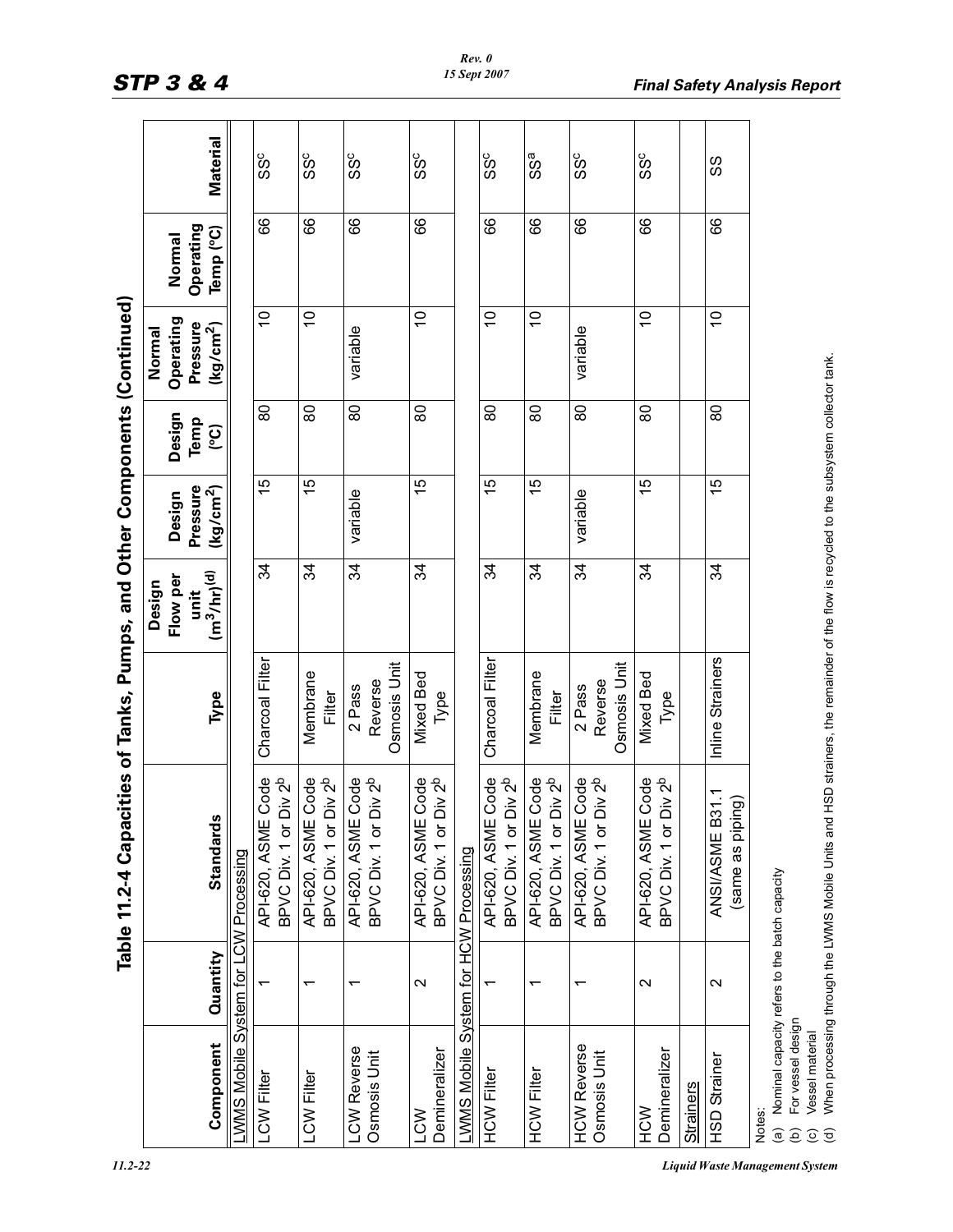| Subsystems*                                                               | <b>Filter</b> | <b>Reverse Osmosis</b> | <b>Ion-Exchanger</b> | <b>Total DF</b> |
|---------------------------------------------------------------------------|---------------|------------------------|----------------------|-----------------|
| Equipment (low conductivity)                                              |               |                        |                      |                 |
| Drain Subsystem:                                                          |               |                        |                      |                 |
| Halogens                                                                  |               |                        | 100 (10)**           | 1,000           |
| Cs, Rb                                                                    |               |                        | $10(10)*$            | 100             |
| Other nuclides                                                            |               |                        | $100(10)$ **         | 1,000           |
| Floor (high conductivity)                                                 |               |                        |                      |                 |
| Drain Subsystem:                                                          |               |                        |                      |                 |
| Halogens                                                                  |               | 10                     | $100(10)$ **         | 10,000          |
| Cs, Rb                                                                    |               | 10                     | $2(10)$ **           | 200             |
| Other nuclides                                                            |               | 10                     | $100(10)$ **         | 10,000          |
| A DF of 1 is used for tritium.                                            |               |                        |                      |                 |
| Chemical Drain Subsystem:                                                 |               |                        |                      |                 |
| Chemical drain is processed in high conductivity drain subsystem.         |               |                        |                      |                 |
| Detergent Drain Subsystem:                                                |               |                        |                      |                 |
| A DF of 1 is used for the detergent drain strainer for all radionuclides. |               |                        |                      |                 |

# **Table 11.2-5 Decontamination Factors\***

\* Radwaste processing equipment is designed to meet or exceed these decontamination factors.<br>\*\* From ANSL55.6-1993 July 16, 1993. American National Standard for Liquid Radioactive Wast

From ANSI 55.6 –1993, July 16, 1993, American National Standard for Liquid Radioactive Waste Processing System for Light Water Reactor Plants, (Reference 11.2-4), Table 8, Decontamination Factors. For two ion exchangers in series, the DF for the second unit is given in parentheses.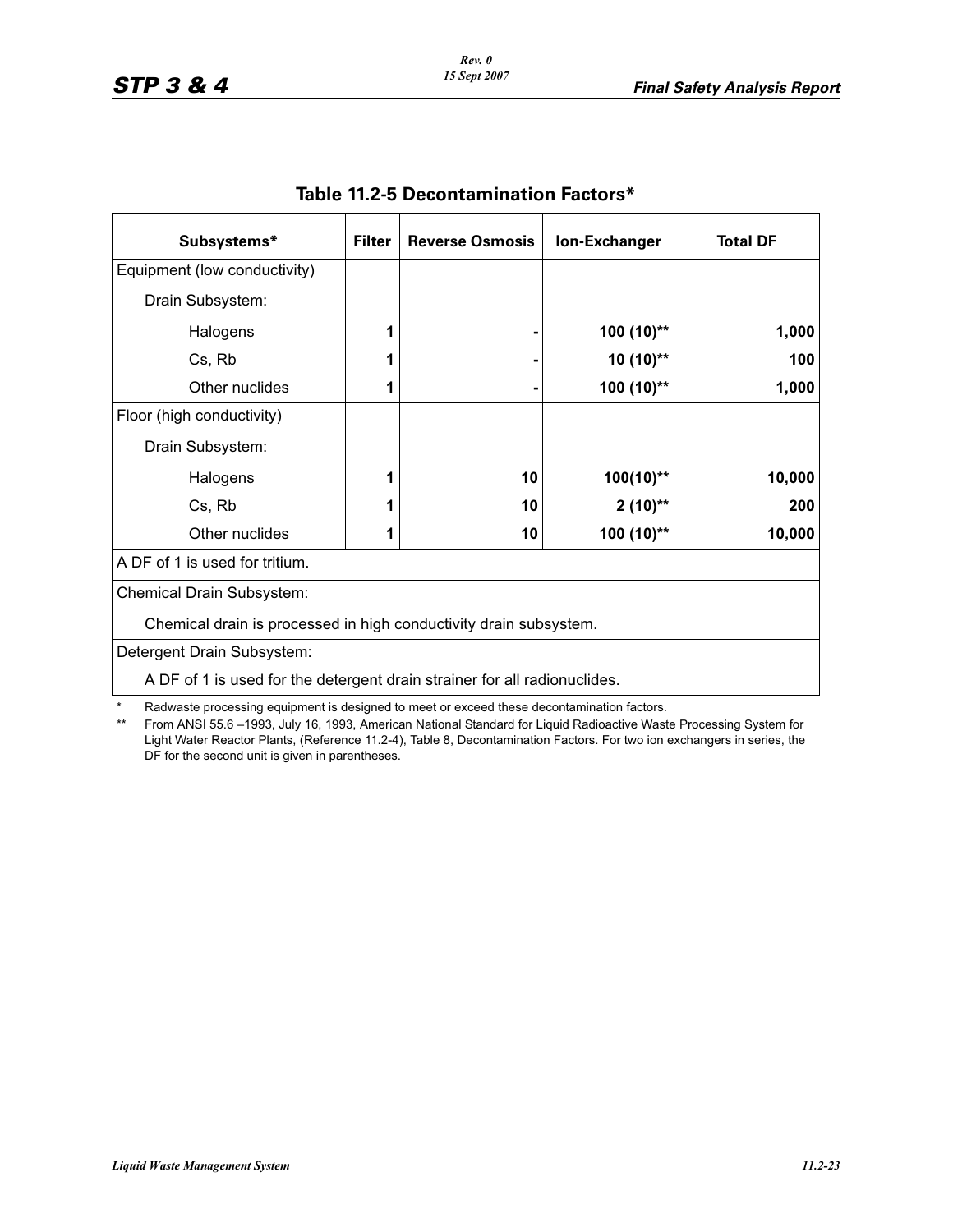|                                |                                                  |                         |                      | Normal                        | <b>Design Accident</b>                                  |                          | Volume in m <sup>3</sup> on Maximum Dav |
|--------------------------------|--------------------------------------------------|-------------------------|----------------------|-------------------------------|---------------------------------------------------------|--------------------------|-----------------------------------------|
| <b>Waste Generation Source</b> | <b>Batch Volume</b><br>$\overline{\mathsf{m}}^3$ | Frequency<br>ormal<br>Ź | Frequency<br>Maximum | Volume<br>(m <sup>3</sup> /d) | <b>Volume Primary Loop</b><br>Leakage (m <sup>3</sup> ) | <b>Plant Startup</b>     | Refueling Water<br>Cleanup              |
| Low Conductivity Wastes        |                                                  |                         |                      |                               |                                                         |                          |                                         |
| DW Equipment Drain             |                                                  |                         |                      | 9                             | 110                                                     |                          | $\overline{C}$                          |
| R/B Equipment Drain            |                                                  |                         |                      | 15                            | 15                                                      | 15                       | 15                                      |
| T/B Equipment Drain            |                                                  |                         |                      | $\overline{5}$                | 15                                                      | $\overline{5}$           | 15                                      |
| RW/B Equipment Drain           |                                                  |                         |                      | ιဂ                            | ιΩ                                                      | ഥ                        | ഥ                                       |
| Upper Pool Drain               |                                                  |                         |                      |                               |                                                         | I                        | 500                                     |
| CUW Backwash<br>Receiving Tank | 35                                               | 1/20                    |                      |                               | 35                                                      | 35                       | 35                                      |
| Receiving Tank<br>CF Backwash  | 35                                               | 3/34                    | ო                    |                               | 35                                                      | 35                       | 35                                      |
| Others                         |                                                  |                         |                      | $\overline{C}$                |                                                         | $\overline{\mathcal{S}}$ | ı                                       |
| Total                          |                                                  |                         |                      | 55                            | 215                                                     | 135                      | 615                                     |
|                                |                                                  |                         |                      |                               |                                                         |                          |                                         |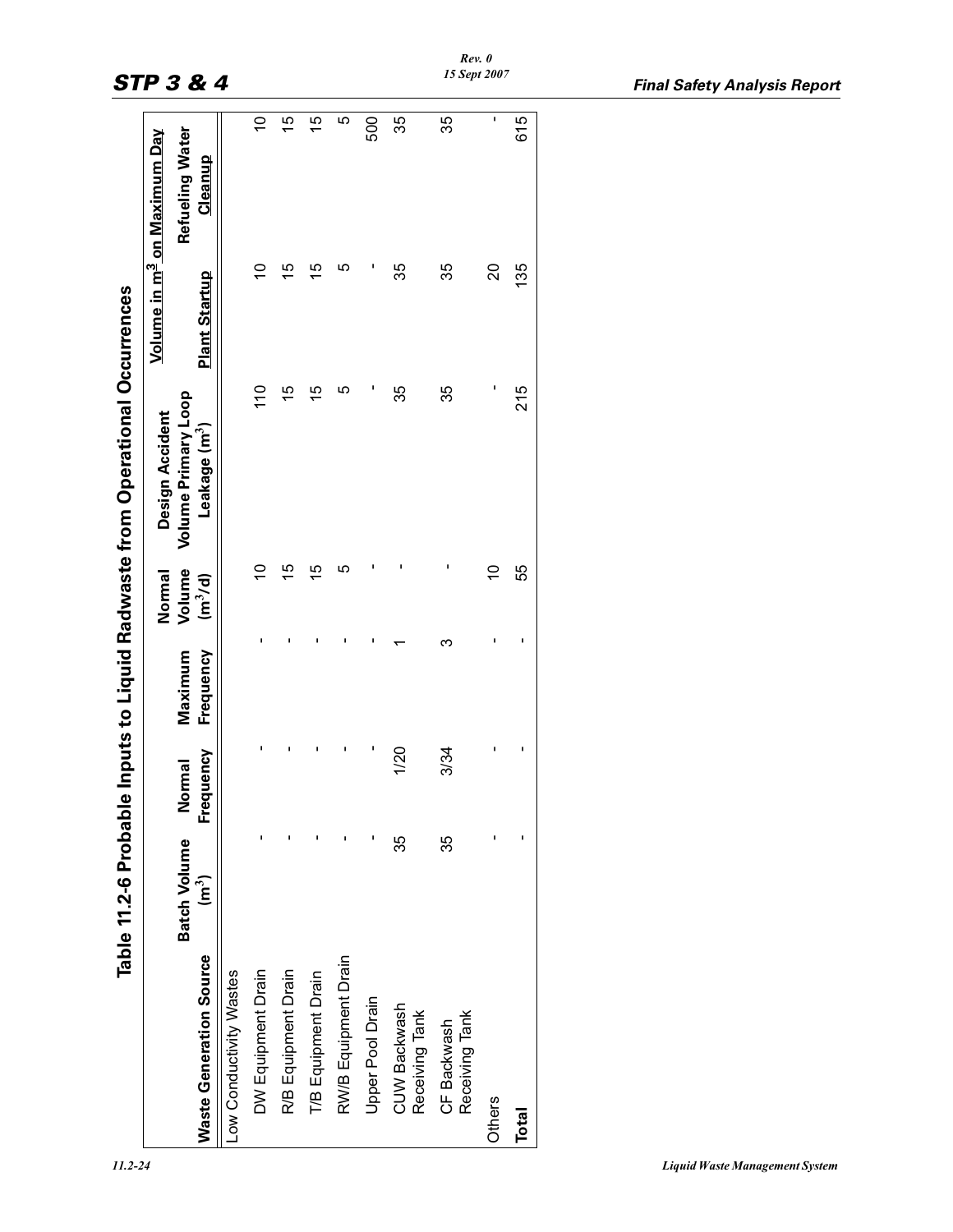|                                  |                             |                     |           |                                              | Table 11.2-6 Probable Inputs to Liquid Radwaste from Operational Occurrences (Continued) |                      |                                         |
|----------------------------------|-----------------------------|---------------------|-----------|----------------------------------------------|------------------------------------------------------------------------------------------|----------------------|-----------------------------------------|
|                                  |                             |                     |           |                                              | Design Accident<br>Volume Primary                                                        |                      | Volume in m <sup>3</sup> on Maximum Day |
| <b>Waste Generation Source</b>   | <b>Batch Volume</b><br>(ควั | Frequency<br>Normal | Frequency | Maximum Normal Volume<br>(m <sup>3</sup> /d) | Loop Leakage<br>$(\mathbf{m}^3)$                                                         | <b>Plant Startup</b> | Water Cleanup<br>Refueling              |
| High-Conductivity Wastes         |                             |                     |           |                                              |                                                                                          |                      |                                         |
| Floor Drain                      |                             |                     |           |                                              |                                                                                          |                      |                                         |
| R/B Floor Drain                  |                             | ı                   |           | မာ                                           | 55                                                                                       | က                    | 5                                       |
| T/B Floor Drain                  |                             |                     |           | <u>က</u>                                     | ഥ                                                                                        | ഥ                    | ပ                                       |
| RW/B Floor Drain                 |                             |                     |           |                                              | ო                                                                                        | ო                    | ო                                       |
| Equipment Displacement           |                             |                     |           |                                              |                                                                                          |                      | 50                                      |
| Subtotal                         |                             | I                   |           | 3                                            | 3                                                                                        | ౖ                    | 3                                       |
| Chemical Drain Wastes            |                             |                     |           |                                              |                                                                                          |                      |                                         |
| Hot Laboratory Chemical<br>Drain |                             |                     |           | N                                            | N                                                                                        | N                    | Ν                                       |
| Total                            |                             | ı                   |           | 15                                           | 65                                                                                       | 15                   | 65                                      |
| Detergent Wastes                 |                             |                     |           |                                              |                                                                                          |                      |                                         |
| Hot Shower Drain                 |                             |                     |           |                                              |                                                                                          | ∞                    | ı                                       |
| Laundry Drain                    |                             |                     |           |                                              |                                                                                          |                      |                                         |
| Total                            |                             |                     |           |                                              |                                                                                          | $\mathbf{\Omega}$    |                                         |
|                                  |                             |                     |           |                                              |                                                                                          |                      |                                         |

#### *Liquid Waste Management System 11.2-25*